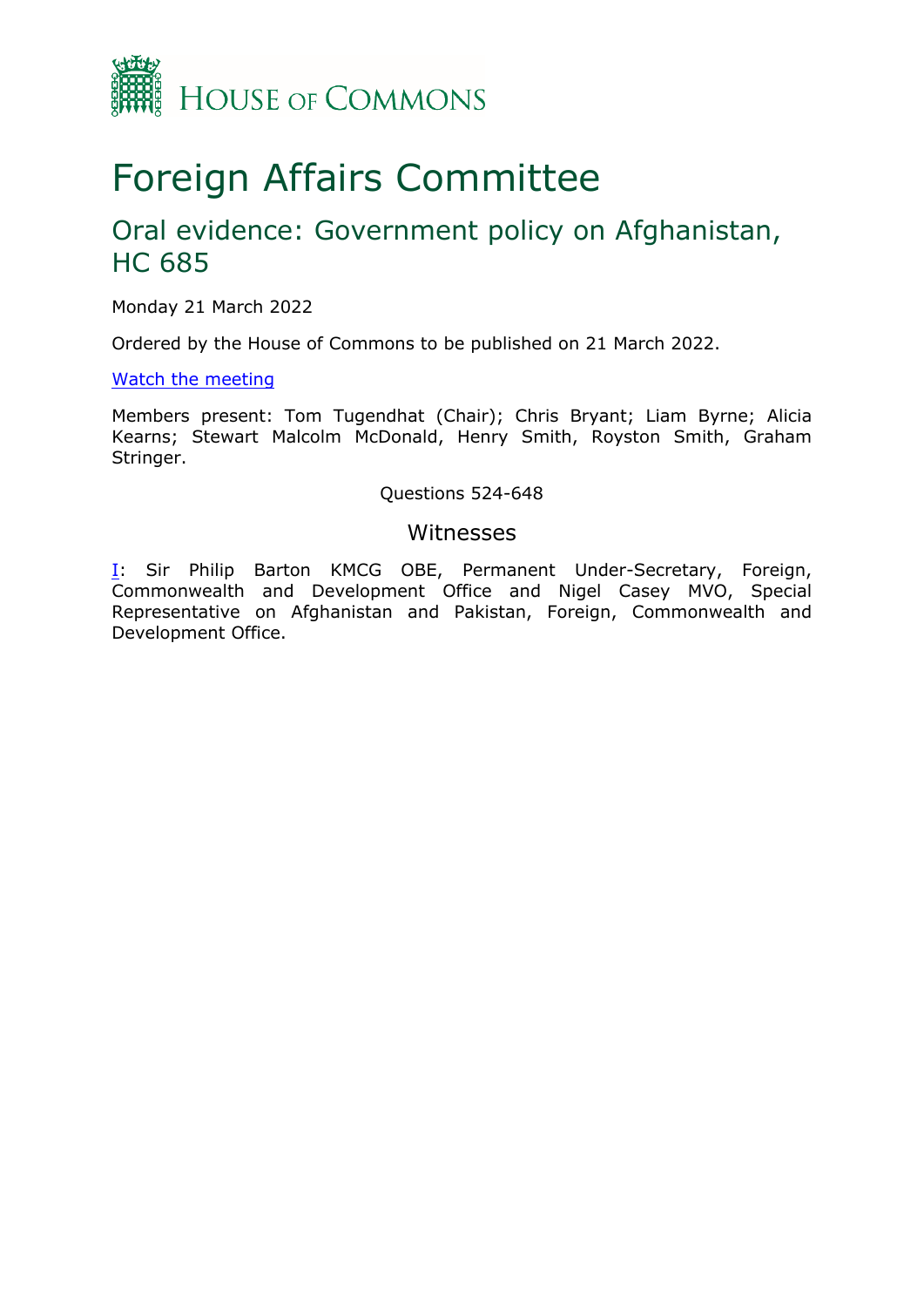

## <span id="page-1-0"></span>Examination of witnesses

Witnesses: Sir Philip Barton and Nigel Casey.

Q524 **Chair:** Welcome to this afternoon's session of the Foreign Affairs Committee. This session will look at evidence we heard recently in light of a whistleblower statement<sup>1</sup> that was published on the Committee website this morning. With us we have Sir Philip Barton, PUS at the Foreign Office, and Nigel Casey, who is in charge of the Afghanistan and Pakistan team. Hello to you both. I will start with what seems like an obvious question. As senior civil servants, do you have a responsibility to give full and accurate responses to Parliament?

*Sir Philip Barton:* Absolutely we do, and we take that responsibility very seriously. I am happy to go through the detail of what lies behind your question.

Q525 **Chair:** We will come to it, I am sure. If a Minister or senior official made a statement you knew to be false and you were asked to confirm it, what would be the right course of action?

*Sir Philip Barton:* To correct it.

**Chair:** No doubt about it?

*Sir Philip Barton:* If there were a false statement, I would endeavour to correct it, yes.

Q526 **Chair:** Thank you. If you challenged a false statement by a Minister or senior official, are you confident that the Department would support you? Or would it be damaging to you?

*Sir Philip Barton:* I am confident that, if I were pursuing a path of honesty and integrity, I would be supported.

Q527 **Chair:** You quite rightly highlight your responsibility to provide accurate responses to Parliament. Does that override your duty to act under the instruction of Ministers when providing evidence to Select Committees?

*Sir Philip Barton:* We have a duty to Parliament to be honest and tell the truth.

Q528 **Chair:** Given the way you have expressed this, would you agree that you ask and encourage senior officials to challenge Ministers on issues of propriety where necessary?

**Sir Philip Barton:** Absolutely. I encourage them if necessary to come to me as Permanent Under-Secretary as well.

Q529 **Chris Bryant:** Can I check on the right course of action process? How would you go about doing that?

 $1$  The statement the Chair is referring to is available here:

<https://committees.parliament.uk/writtenevidence/107001/html/>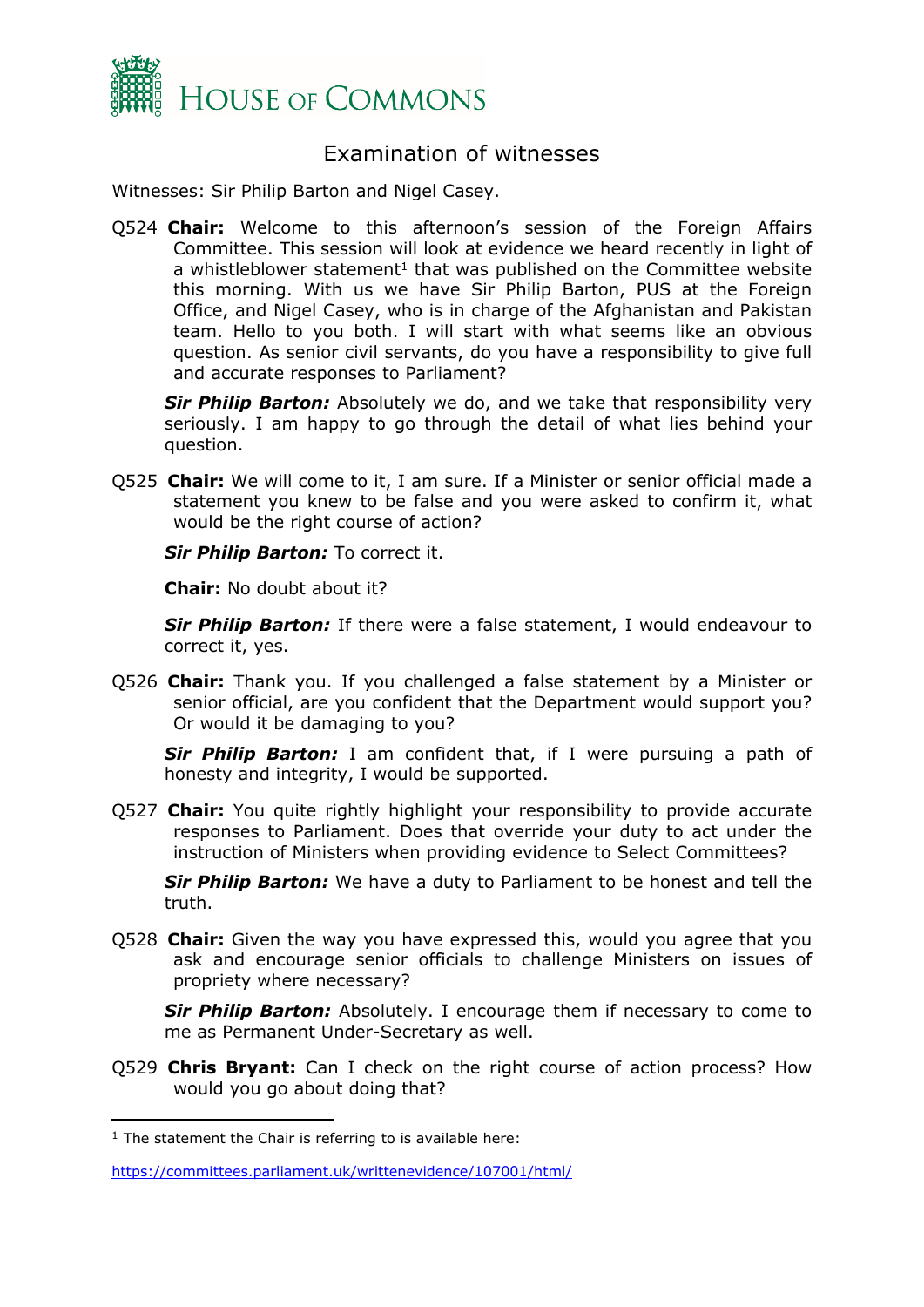

*Sir Philip Barton:* I would speak to the Minister concerned if someone came to me about something which was inaccurate in terms of information given to Parliament or elsewhere.

Q530 **Chris Bryant:** If the Minister pushed back?

**Sir Philip Barton:** I would have a discussion around the information.

Q531 **Chris Bryant:** Where does that end if your view and the Minister's—

*Sir Philip Barton:* In the end, there is a propriety and ethics team in the Cabinet Office under the authority of the Cabinet Secretary which looks at the propriety. As you say, if necessary—I haven't done this in my time in this role—I would consult the Cabinet Office and ultimately the Cabinet Secretary.

Q532 **Chris Bryant:** Mr Casey, on 7 December this Committee asked you six times whether there had been an instruction from outside the Foreign, Commonwealth and Development Office to evacuate Nowzad staff. You evaded the question each time, but in February the FCDO said that the decision to grant LOTR to Nowzad's Afghan staff had not been made in the FCDO. On 25 January you denied receiving any emails referring to the Prime Minister's decision on this matter. After we published a leaked email sent to you on the topic, the FCDO said that you had been "busy" and did not remember receiving it. "Newsnight" then published further emails showing that you were in fact actively involved in seeking guidance from No. 10 on "what they would like us to do". Would it be reasonable for this Committee to conclude—I don't know how to put this politely—that you have not been forthright on this matter with us?

*Sir Philip Barton:* I will let Nigel explain, but I think it would help you if you allowed me to take you through our complete full understanding of our involvement. Nigel will answer that question. He has an explanation absolutely in answer to Mr Bryant's question, but if you will permit me I will take you through and then Nigel can answer directly the question, which is obviously an important one.

The first thing to say is that I share your frustration that you have had to return to the issue, not least given the situation in Ukraine. We have all along tried to engage with all aspects of your inquiry fully and promptly, orally in these sessions but also in multiple written answers. We have tried in replying to your questions to separate facts on which we could be confident at that point in time we were sure of from speculation or assumptions. Where we have been unsure, we have preferred not to rely on memories of precisely what happened during a crisis situation.

I recognise the importance of your process. I absolutely want your report to fairly and accurately reflect the FCDO's role in the crisis. As you know, I have shared with you the detailed headline findings or lessons learned exercise. Nigel and I have both tried to answer every question in good faith to the best of our understanding. Neither of us has any interest in misleading you whatsoever. When we have inadvertently made a mistake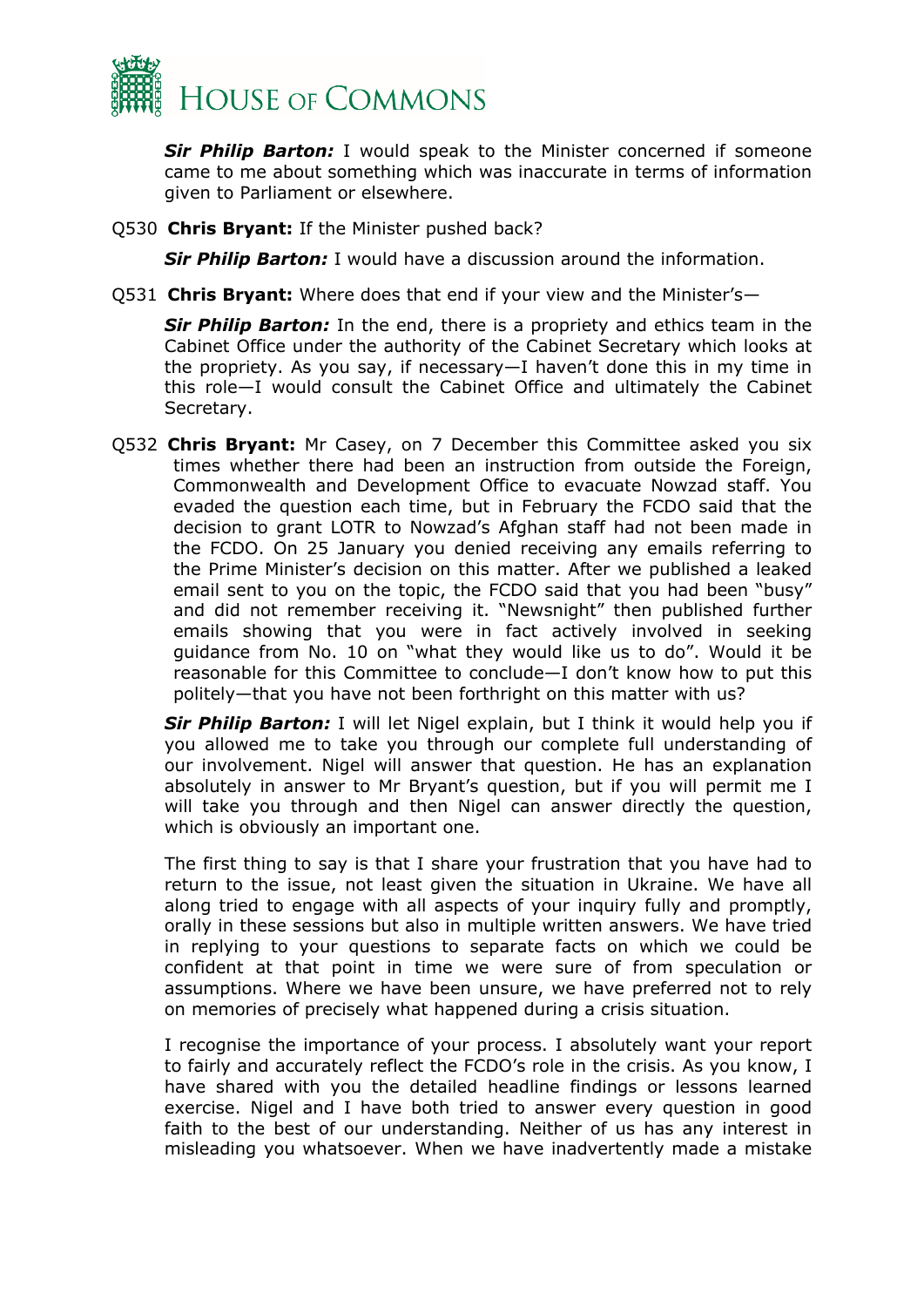

and given an incorrect answer, I immediately wrote to the Committee Chair to apologise for that and I am happy to reiterate that today.

When it comes to the specifics of the Nowzad case, it has taken us longer than we would have liked to establish precisely what the sequence of events was within the FCDO, and that is why people have different recollections or are unsure about what happened. While we did that, I did not want to offer you speculation, assumptions or guesses, not least given the weight that the Committee placed on this matter. We set out last month in the letter that Lord Ahmad sent to you on 23 February our best understanding of what had happened in relation to Nowzad. That remains our best understanding, but I can give you more detail today, which I hope explains why staff have come to you, given the evidence they have given to you in good faith.

With permission, Chair, let me take you through our understanding of the sequence of events, because I think it will help you to understand. I will then allow Nigel to answer the question put to him. As Lord Ahmad's letter set out, before 25 August, FCDO officials had included Nowzad's Afghan staff in the list of cohorts of Afghan nationals to be considered for military evacuation under the leave outside the rules provision, if and when space became available after British nationals and Afghans were accepted and the ARAP had been given priority. Before 25 August, Nowzad staff had not been prioritised to be called forward.

As you know, because he said this in his own evidence to the Committee, in the early hours of 25 August the Defence Secretary tweeted, "Now that Pen Farthing's staff have been cleared to come forward under LOTR I have authorised MOD to facilitate their processing alongside all eligible personnel at" Kabul airport. "At that stage, if he arrives with his animals we will seek a slot for his plane."

Having seen the Defence Secretary's statement overnight, FCDO officials sought rapid confirmation from the Cabinet Office, the Ministry of Defence and the Home Office that same morning that Nowzad staff should be called forward for military evacuation. Later that morning, the National Security Adviser confirmed to a senior FCDO official by telephone that we should proceed to call forward Nowzad staff. That senior official in turn passed that message on by email to the head of the team dealing with LOTR cases. The email said: "Following my meeting with Stephen Lovegrove, MOD and Home Office, Stephen has now reverted to ask us to call forward Nowzad staff". The message did not say who had made the decision, only that it was confirmed and that we should implement it.

Lord Ahmad said to you in his letter of 23 February "that some FCDO officials referred at the time to what they thought had been a Prime Ministerial decision in their emails." In particular, the head of the team dealing with LOTR cases in turn communicated the decision to his team. We know that in doing so that he presented it to them as a decision made by the Prime Minister. This was an assumption he made based on the fact that it had come from the National Security Adviser, which was understandable given the many voices in the media at the time claiming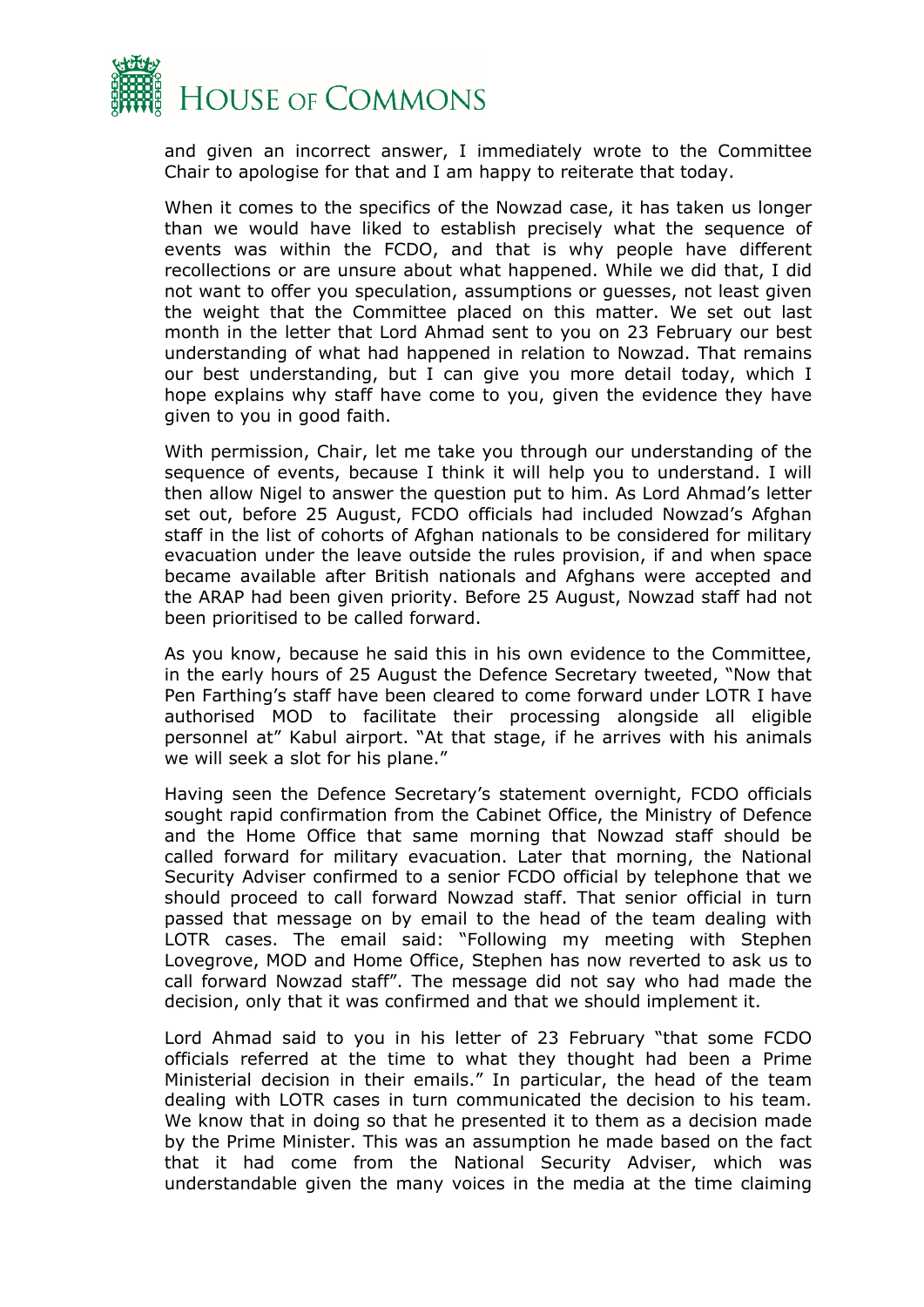

that the Prime Minister had made the decision. The head of the LOTR team recognises that he ought not to have made that assumption, but this was a very intensely pressurised environment and he had worked extraordinarily hard throughout the evacuation, so I do not find any fault in what he did.

This appears to have been the origin of the belief in that team, which subsequently was relayed in an internal email that the decision had been the Prime Minister's. As you know, the Prime Minister subsequently stated that he had not been involved in the decision. By that stage the important point for the FCDO was not precisely who had made the decision, but the clear direction from the National Security Adviser, which we acted on. As for the Nowzad staff concerned, they were not, in the event, able to evacuate at that point because they could not reach the airport due to being refused permission by the Taliban, but they did manage to leave Afghanistan via a third country subsequently.

That is our best understanding of the FCDO's involvement in this decision, and why the email that you referred to came about. Nigel can explain—

Q533 **Chris Bryant:** Before he does that, you have just given us a long answer, which is not really an answer to the question I asked. I think you intimated that we have been misled.

*Sir Philip Barton:* I did not use the word "misled".

Q534 **Chris Bryant:** You did—you were saying inadvertently, I think. Your excuse is that we have been inadvertently misled because you did not do enough work to check. Isn't that it?

*Sir Philip Barton:* When I wrote to you—this was then corrected answering the question about emails, we were not aware of the emails. Nigel is very happy to take you through what lies behind that.

Q535 **Chris Bryant:** How do you react, then, when you read Josie Stewart saying that it is remarkably easy to find emails: all you have to use is the Ctrl-F function. Any one of us can do that.

*Sir Philip Barton:* Let me let Nigel take you—

**Chris Bryant:** No, I want you to answer, because you have bowled in.

*Sir Philip Barton:* We answered the question in good faith. No emails were found. A search was carried out. No emails were found.

Q536 **Chris Bryant:** A search was conducted but none were found.

*Sir Philip Barton:* Correct.

Q537 **Chris Bryant:** But other people could find them. Why is that?

*Nigel Casey:* Perhaps I can help, if I may, Mr Bryant. First of all, thank you for the opportunity to clear this up. This is as important for me as I know it is for you.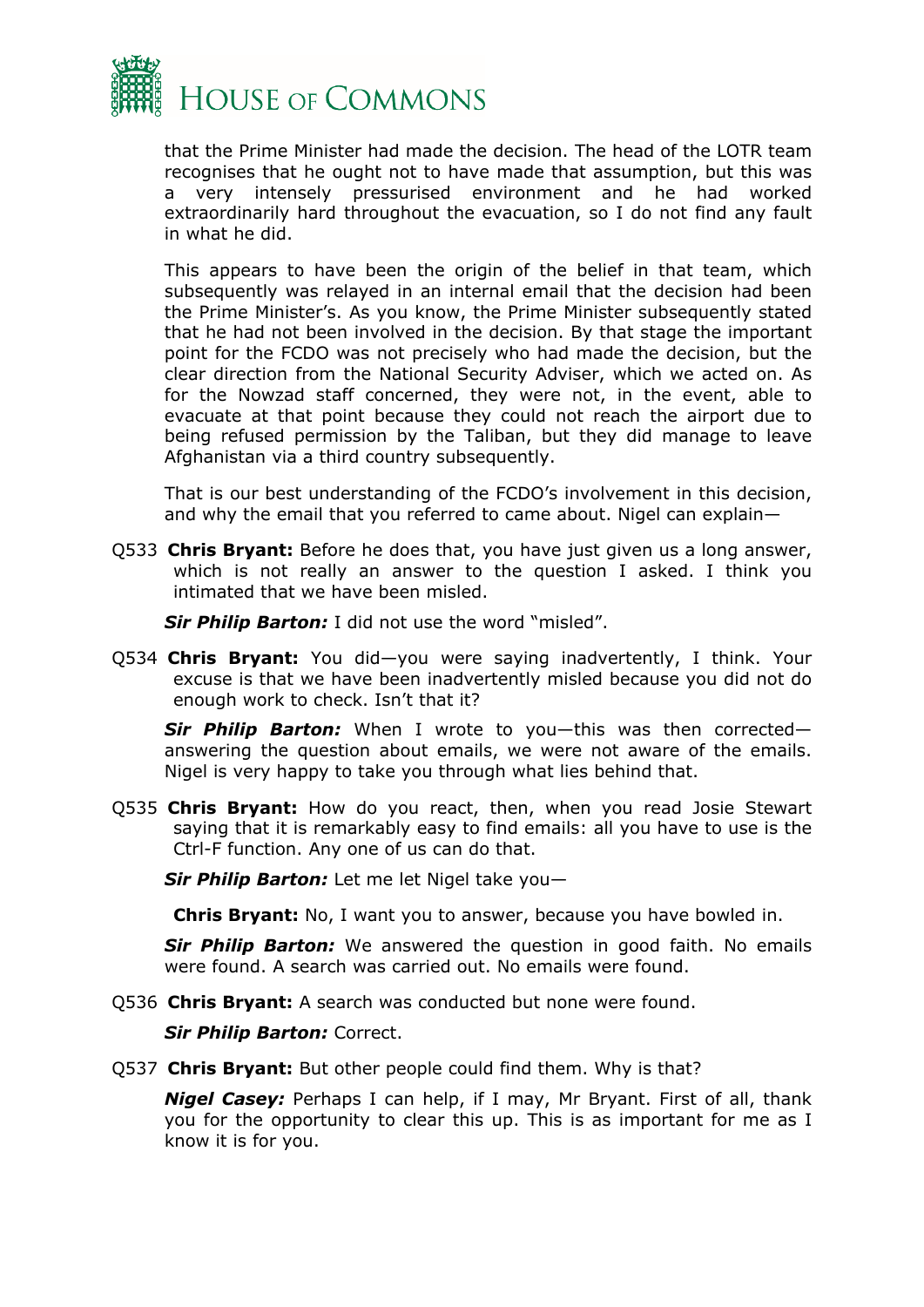

You talked about December, so let me just quickly cover that first. At our session in December, you asked about, and we spent some time talking through, what had happened about decision making in respect of Nowzad's animals. On that, I believe we gave you clear, accurate answers. That was what we were confident about at the time.

Q538 **Chris Bryant:** You believe now that you gave clear, accurate answers.

*Nigel Casey:* No, I believed it at the time and I believe it now.

Q539 **Chris Bryant:** You just said, "I believe we gave you clear, accurate answers", but you clearly didn't, did you?

*Nigel Casey:* At the time, I believed it and I believe it again now.

Q540 **Chris Bryant:** You believe now that you then gave clear and accurate answers, even though the evidence—

*Nigel Casey:* On the issue of the Nowzad animals, as I just said.

Q541 **Chris Bryant:** And on the issue of whether—

*Nigel Casey:* Let me just explain that, if I may. We were confident about that at the time, and we thought it addressed what we had thought was your main concern, which was whether animals had been prioritised over people at any point in this evacuation. We were confident about that, because we had the evidence from the Defence Secretary's 25 August tweets and because we had Laurie with us, who had been personally on the ground in Kabul right to the end of the evacuation, so knew that no animals had been flown out before the end of the civilian evacuation. All that evidence was, I think, confirmed to you by the Defence Secretary and Admiral Ben Key when they gave evidence to you in January.

Q542 **Chris Bryant:** I do not think that really was the key issue for us. The key issue for us was whether the Foreign Office had managed the evacuations and decisions were made that reflected sensible prioritisation of the most vulnerable.

*Nigel Casey:* You did ask us about that specific issue.

Q543 **Chris Bryant:** We also specifically asked you about the animals, but the key points were first, whether we were getting truthful and factual reports from you, and secondly whether in the end, we were running a system that was just so chaotic that no proper prioritisation was done.

*Nigel Casey:* The one aspect of it that none of us could remember in December—Philip, me, Laurie—was who specifically had authorised the call forward of Nowzad staff for evacuation. As it turns out, there was a very good reason why none of us could remember that, which is because we had not been told at the time and have not been since.

You sent us a letter to follow up that session on 15 December. It posed, I think, 38 questions, many of which required a significant amount of time to research and check. On Nowzad, you asked some questions that were very specific and particular to Philip and to me, which we answered in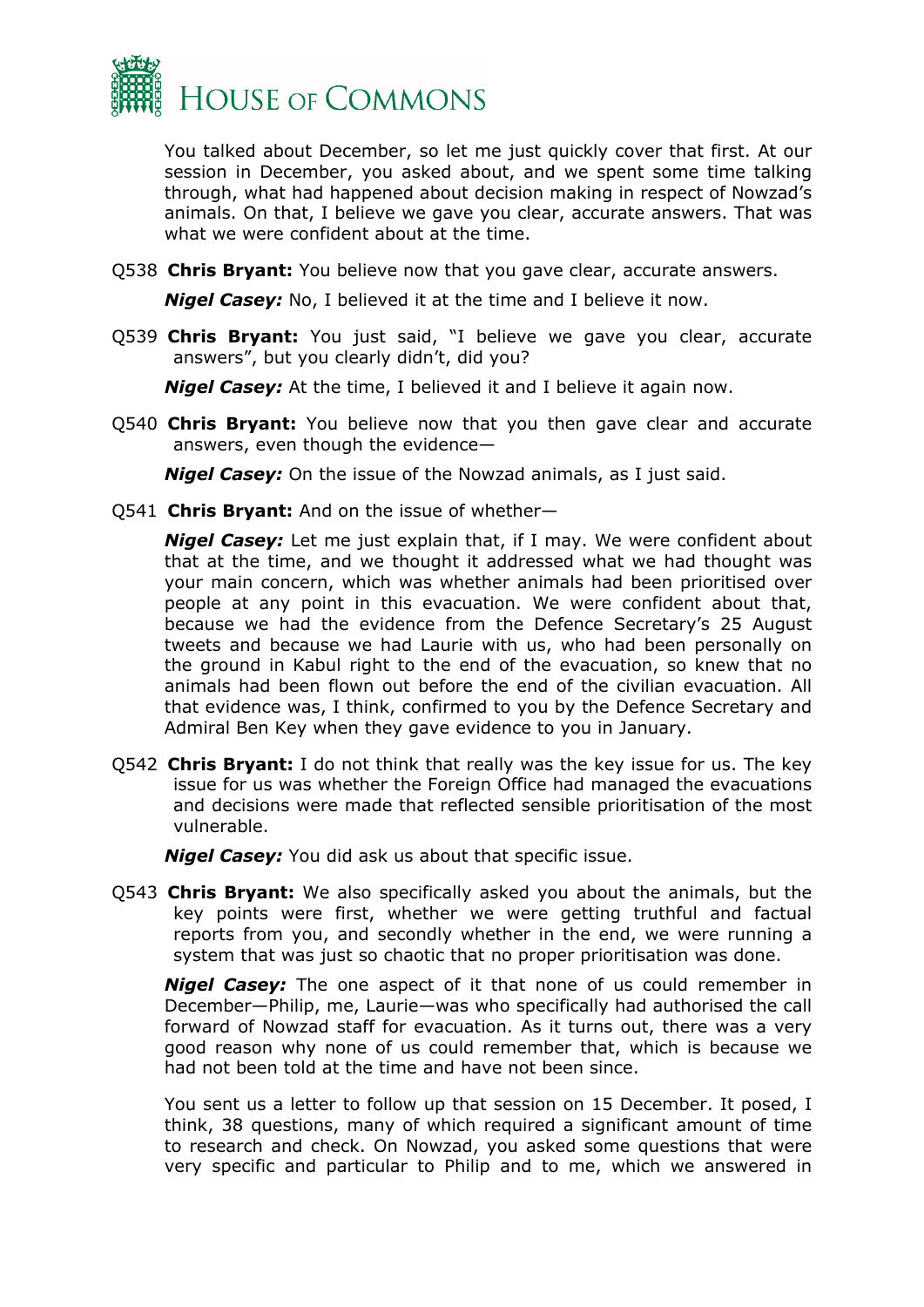

good faith to the best of our knowledge at the time. In my case, I may have misunderstood the intent behind your question—I am not sure—but you asked me whether I specifically, not anyone in the FCDO, had received any correspondence referring to the PM's intervention in the Nowzad case. I understood you to be asking me again, as you had in December at the oral session, whether I had received any instruction on this issue from the Prime Minister or anyone speaking on his behalf. I told you in December that—

## Q544 **Chris Bryant:** That is not what it says.

*Nigel Casey:* That is how I had understood it, because that was what you asked me in the session in December. Anyway, it was not material to what happened, because I said in December that I did not personally receive any such instruction, and I was very confident about that then and in January. I would have remembered doing so. I did run a search on the documents I had kept from the crisis to make sure, and I found none, hence my reply in the negative to that particular question.

When I accompanied Lord Ahmad to a second evidence session on 25 January, I think Mr McDonald, from memory, read out an excerpt from an email that had not been sent directly to me for action, but had been copied to me among a number of other people. I realised then that the answer that Philip's letter had given—

Q545 **Chris Bryant:** Sorry, can I just stop you? You are drawing a distinction between "sent to you" and "copied to you".

*Nigel Casey:* I am, but it is not material, in the sense that I did not find either. I realised then that in the broader sense, the answer in that letter Philip had sent was inaccurate, and so, conscious of our obligation to correct at the first opportunity any inadvertently misleading evidence, we wrote straight away to apologise.

Q546 **Chris Bryant:** I find the differentiation between "sent to you" and "copied to you" difficult to comprehend, and I do not understand why other people could find these emails and you could not.

*Nigel Casey:* It is possible that I had deleted the emails. During August, I was acting as Crisis Gold; I think I acted as Crisis Gold on 40 out of the 47 days we were in crisis in August and September. My email box was exploding, and as Crisis Gold, I had to focus on emails that were addressed directly to me for action by me. It is quite possible that I weeded out other emails that were copied to me, not for action but for action by other people, in an attempt to make sure I could focus on those emails.

I know Josie has mentioned an instruction to keep emails, but we got that on 23 September in response to litigation on ARAP and LOTR cases. After that, I certainly have not deleted any more, but at that point, I would have been managing my email box to make sure I could actually focus on the emails I needed to answer.

Q547 **Chris Bryant:** I am sorry to be obtuse here—maybe I am being obtuse—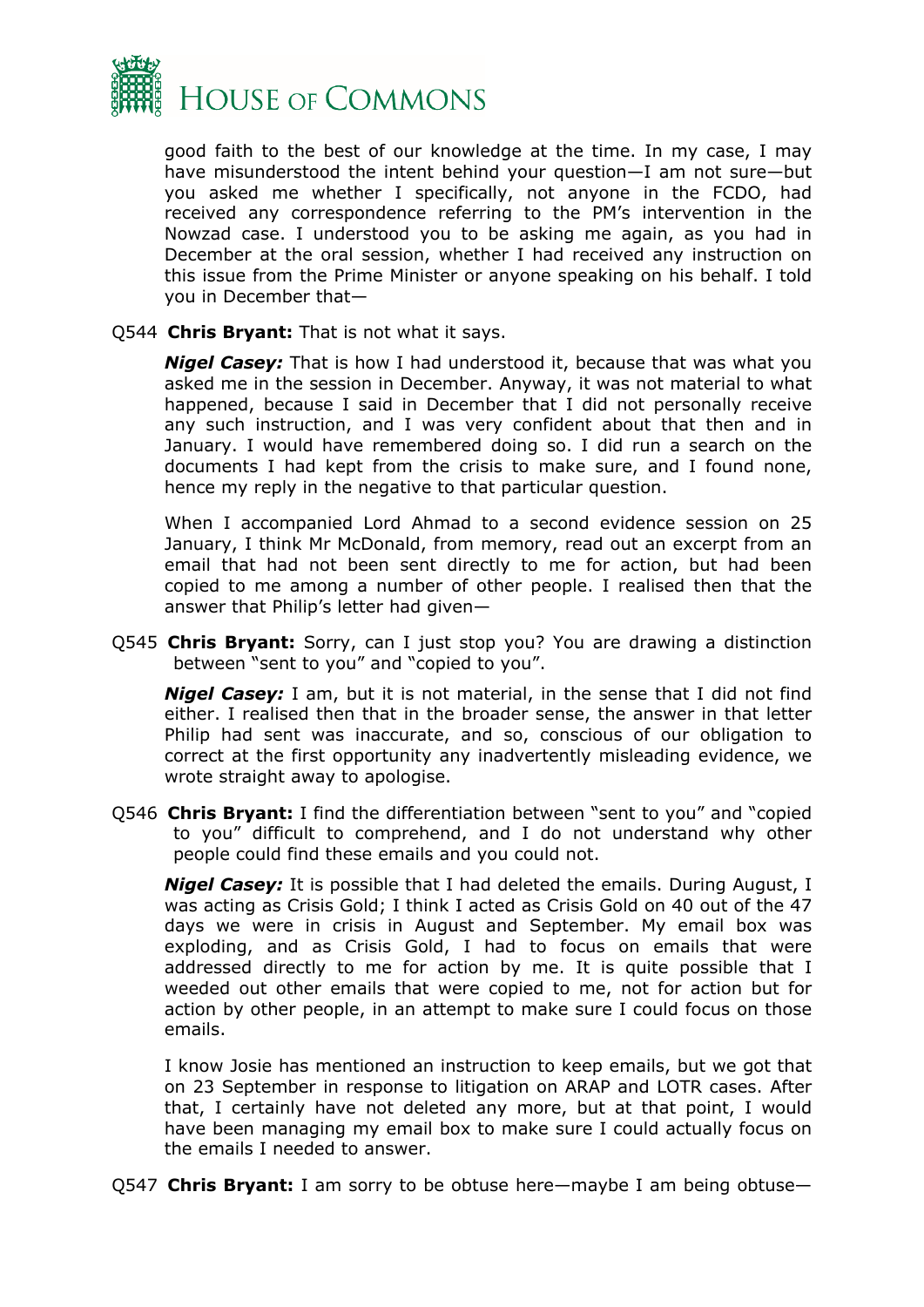

but if I do a search in my inbox, Ctrl-F, it also finds lots of things in deleted items. How could somebody else find it if you could not?

*Nigel Casey:* They must have kept their copy of that email in their system. I did not find it. I do not use Ctrl-F; there is a word search function in Microsoft Outlook, which is how I do it. Maybe that is what accounts for the failure of the document to pop up. I am really sorry about that. If I had had my time again, I would have cast the net wider. But you asked a specific question; I thought it was directed personally at me, because it said "Nigel Casey", not "Anyone in the FCDO", so I wanted to give you a straight answer to a straight question.

Q548 **Chris Bryant:** Just to finish the questions from me, your view is that whilst the Committee was misled, it was inadvertent and you are sorry.

*Nigel Casey:* That's right. I regret—I repeat that apology to you wholeheartedly right now.

Q549 **Alicia Kearns:** So you acknowledge, now, that the email does exist that you were copied into.

*Nigel Casey:* Yes, I do.

Q550 **Alicia Kearns:** In which case, since you responded to our previous letter, have you gone again and used the search function in Microsoft Outlook to see whether you actually do have this email or not?

*Nigel Casey:* I have. I found one email that was the email which was leaked to "Newsnight", which was the email from me to Tom Drew, which recorded the fact that Tom had asked Stephen Lovegrove for a direction on what we should be doing about Nowzad.

Q551 **Alicia Kearns:** But the rest of that chain—

*Nigel Casey:* I don't have the rest of that chain, but because we could see the copy addressees, we were able to find it by quickly going to them, so we now have, we think, some or most of the emails that were written at the time. It may not be all of them, but I think we have enough to understand how this happened, how it is that staff, in good faith, including Josie and including Raffy, believed at the time that the decision had been attributed to the Prime Minister—I make no criticism whatsoever of that. That's our understanding of what happened.

Q552 **Alicia Kearns:** Can I just ask: why would you delete your deleted items? You have deleted to delete—fine. We all delete things sometimes when our inboxes are crazy, although I would argue, Gold, that if you were having too many emails, you should have had staff who were sat there sifting through to make sure you didn't miss anything.

*Nigel Casey:* I did. I had a private secretary deputed to me, and it is possible—I don't want to blame anyone else, but it is possible that they might have done it on my behalf; I don't know.

Q553 **Alicia Kearns:** Okay, but the point stands. Earlier, you were saying you only read things that were sent to you. If you had people helping you sift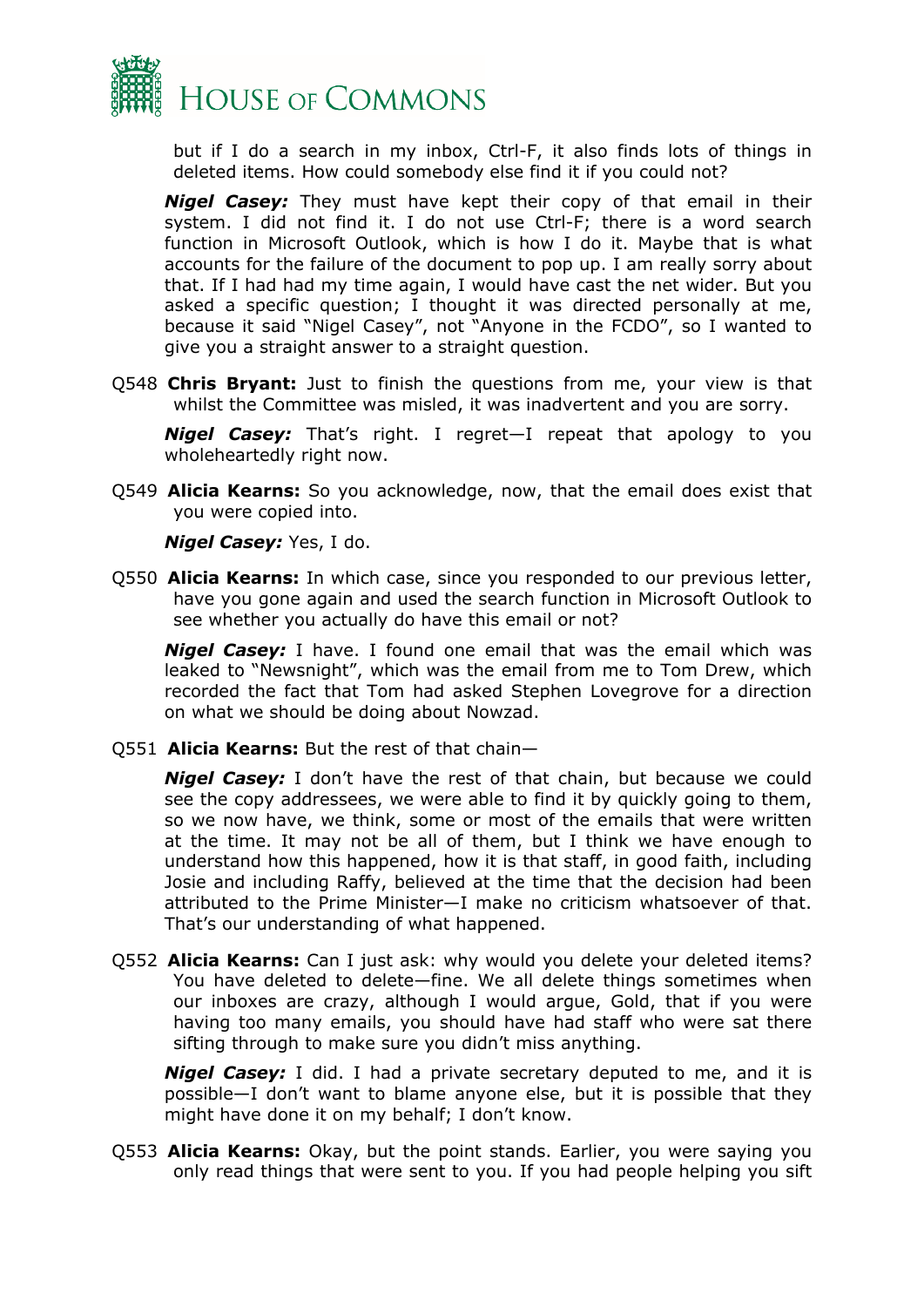

your emails, you would have expected, therefore, to be able to cover the whole of the inbox. I don't say to my constituents, "Oh, sorry, because you copied me in by mistake when you were emailing the county council, I deleted it."

*Nigel Casey:* But I was being copied in on practically every email anyone was sending, and most of them—

**Alicia Kearns:** That is what Gold does.

*Nigel Casey:* There were hundreds of people working on the response, and in 90%-plus of the cases, I did not need—I needed to use my time efficiently. It was a crisis; I needed to focus on the most urgent tasks of the day. On 25 August, the most urgent task of the day was responding to a terrorist threat to the airport, which materialised in an attack the next evening which was a direct threat to the lives of Afghans, British nationals and our own staff and soldiers. That was my priority; I make no apology for focusing on that.

Q554 **Alicia Kearns:** We are all very aware of those terror threats. Friends of mine saw those, and the children are now traumatised as a result of them. We are all very aware of the reality you were facing. I, however, have also worked in the crisis centre on multiple crises; I find it difficult to believe you had someone sat there going through the inbox as well and they were not, therefore, doing the checking that you were unable to do, to make sure that everything was covered. My point returns to this, however. If you were deleting from your inbox because it was too busy, who deleted your deleted items? Because that's a secondary action and I don't see why you would be doing it.

*Nigel Casey:* Well, I do that as a matter of routine, because otherwise the whole capacity of your inbox gums up; your system slows down and stops working. I do that routinely.

Q555 **Alicia Kearns:** The issue is that the FCO IT is inept and cannot cope with crises.

*Nigel Casey:* No, absolutely not—

**Sir Philip Barton:** I think it is pretty standard that if you have too many emails overall, it does slow your system down, and from time to time people clear out their deleted items.

Q556 **Alicia Kearns:** Actually, I would say it varies completely from Department to Department. When I was at the MOD, I never once had to empty out my entire thing. When I worked at the Foreign Office, I did have to frequently do it, so clearly there is a problem with the FCO IT system if FCO civil servants regularly have to delete all their items, whereas at other Departments I have worked at, I never had to do it in years of working at them. What is the quality of the IT system? Is it up to doing the job it has to do?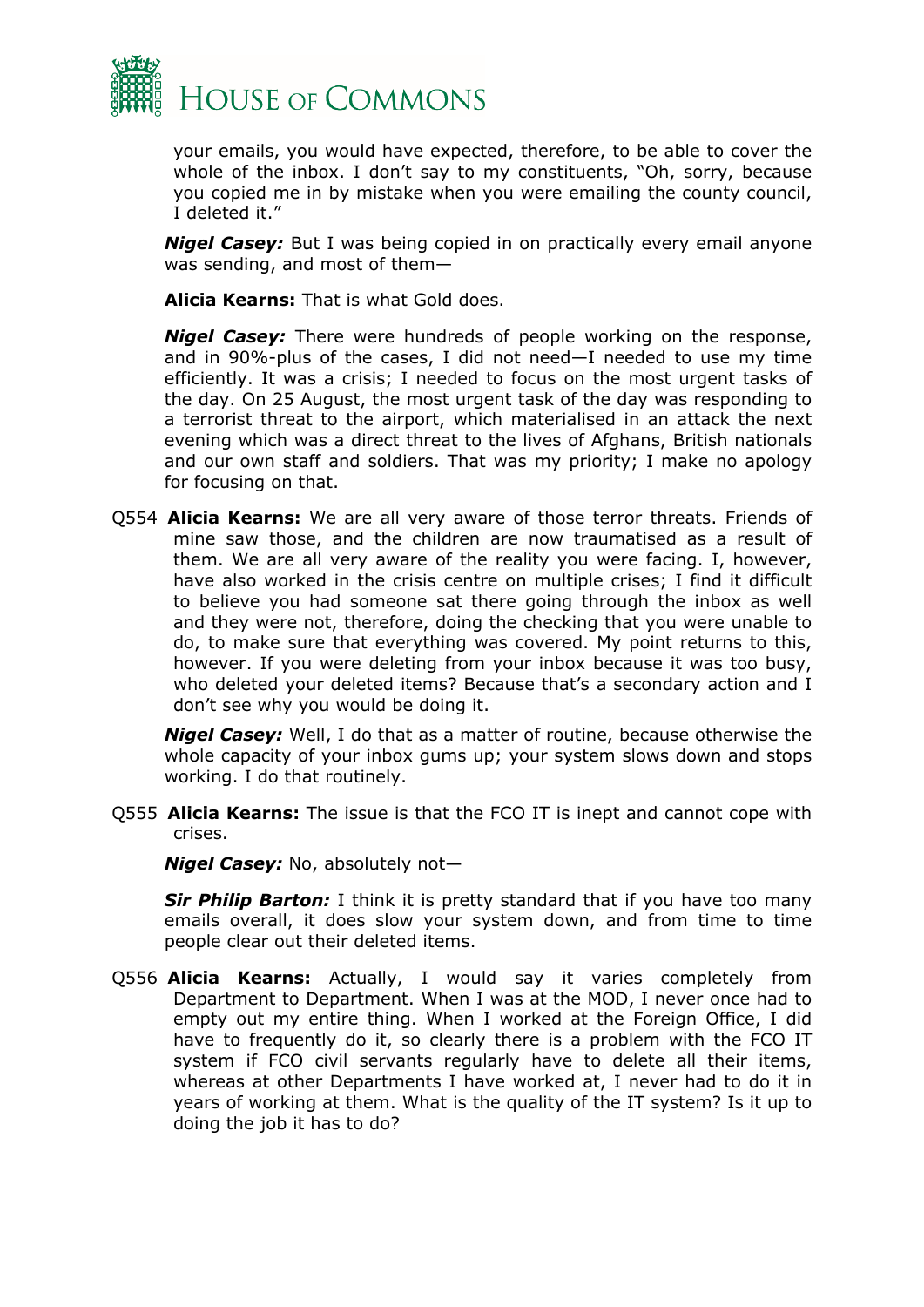

*Sir Philip Barton:* We are investing in new IT as we bring the two Departments together, to make sure we have got a common platform. I am sure that will produce faster speeds and bigger inboxes.

Q557 **Alicia Kearns:** Fine. So ultimately, someone deleted your deleted items. We just don't know who, because otherwise it would have come up in this conversation.

*Nigel Casey:* As I say, I personally regularly do that, just to keep the—we have had instructions to do that in the past, because otherwise it slows not just my inbox down but everybody's, because it's all held on a common system.

Q558 **Alicia Kearns:** So the system is evidently still broken. Sir Philip, have you looked in your sent items or in your inbox since we last wrote to you?

*Sir Philip Barton:* I have had a search done. There was one email, attached to another email, which I didn't—I don't—recall reading at all and which referred to this. I don't recall reading it at the time. I didn't recall reading it.

Q559 **Alicia Kearns:** So no one at the top of the system, directing, was reading the emails about this?

*Nigel Casey:* We were reading the system with respect—we were reading the emails that we needed to focus on on the day. The specific email that you read to me on the 25th was an email, I believe, from the head of the Afghan cases team to the private office about other cases subsequent to the handling of the Nowzad one, to which it made reference. That is what it was. It was copied to a lot of people. I was one of them, but in no way did I need to focus on that. As I say, I make no apology for having focused my time on that day on what we needed to do in response to a terrorist threat, which is not a straightforward question.

Q560 **Alicia Kearns:** I agree entirely, but the one point I would make is that this unfortunately took up a great deal of media oxygen. This was not some small case that no one at Gold had ever heard of; this is an issue that would have been washing around on every single desk.

*Nigel Casey:* I accept that, but I, as Gold, have to make a distinction between what the media think is important, what I have to judge and what Ministers want me to focus on.

Q561 **Alicia Kearns:** Evidently the system judged it to be important, because they made a decision to allow it to go ahead.

*Sir Philip Barton:* The key was that the National Security Adviser confirmed that we should call forward the Nowzad staff. That was the action that the FCDO was asked to undertake.

Q562 **Liam Byrne:** Let me just clarify a couple of things, if I may. Who took the decision for the Nowzad staff to be given leave outside the rules?

**Sir Philip Barton:** I have told you what we in the FCDO know about decision making. The Defence Secretary tweeted in the early hours of the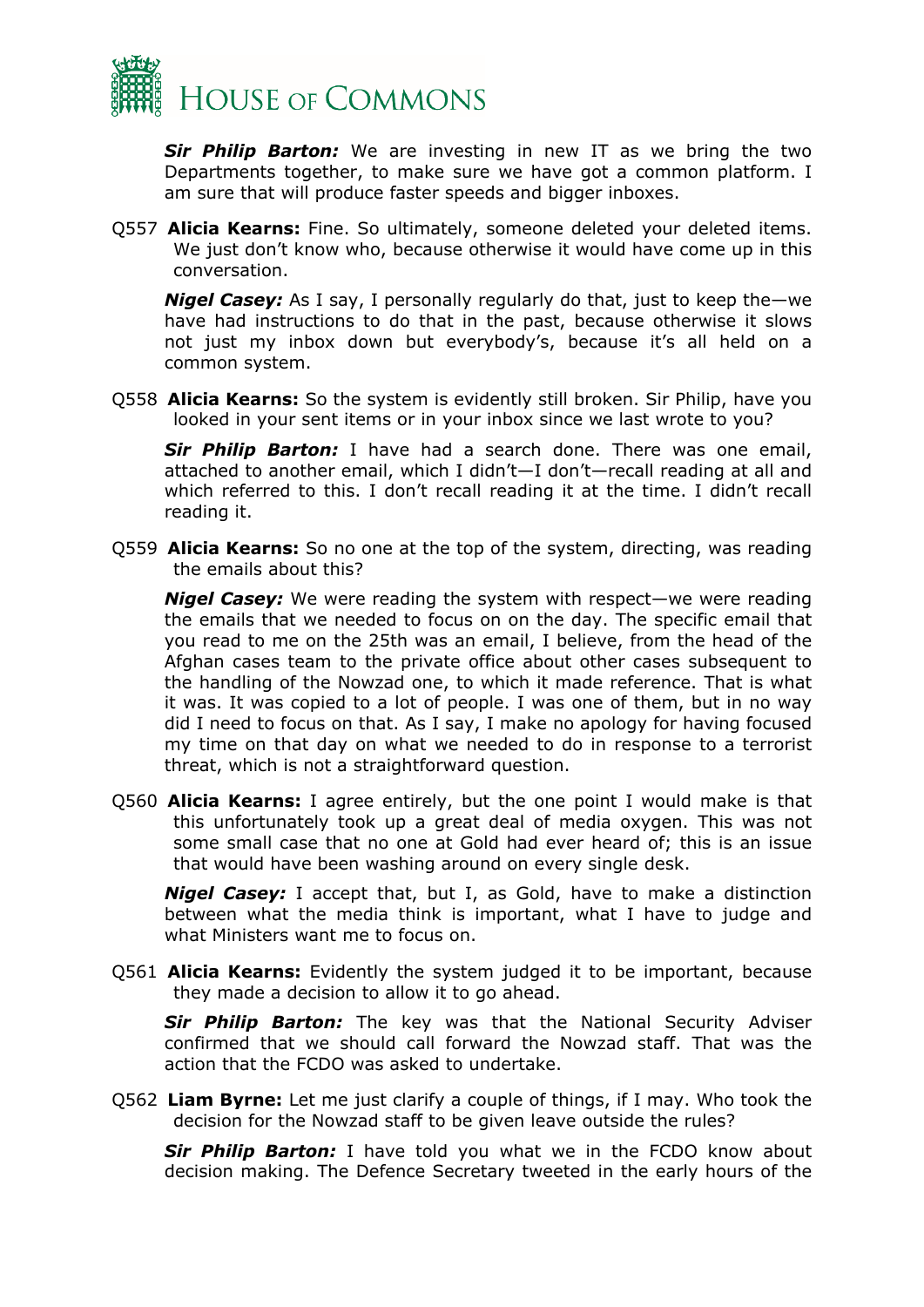

morning, as I said. We went to the National Security Adviser. He reverted to us and confirmed that we should call forward Nowzad staff.

**Liam Byrne:** I did not ask about the call forward; I asked about granting leave outside the rules.

*Sir Philip Barton:* They were included in a cohort of Afghan nationals to be considered for military evacuation under leave outside the rules, if and when space became available. That went to Ministers, I believe.

*Nigel Casey:* Mr Byrne, we do not know the answer to that question, as I said, to this day. We had a direction from the National Security Adviser, which we could only assume was given on the authority of somebody in power who could make that direction. We did not question it. It was a crisis and we had very little time to act, so we got on with it. I accept that it is a very unusual situation, and we do not know the answer.

Q563 **Liam Byrne:** When you were evacuating staff from Lebanon and I was the Minister of State for Borders and Immigration, I got a call at 3 o'clock in the morning asking me to authorise the captain of the ship to take on board people without passports, which was a decision that I took. There was a clear chain of command from the Minister to the officials to the captain of a Royal Navy ship. Are you saying to us that you do not know who took the decision?

*Sir Philip Barton:* We have told you what we know. We have told you the FCDO's understanding. We have pointed to the Defence Secretary's tweet. We have told you what we did as a consequence of that tweet, which was to speak to the Cabinet Office and the National Security Adviser. We have told you that he reverted to us and asked to call forward Nowzad staff, which we then did. That is what we know.

Q564 **Liam Byrne:** Who does the National Security Adviser report to?

**Sir Philip Barton:** I think he formally reports, in civil service terms, to the Cabinet Secretary and the Prime Minister.

Q565 **Liam Byrne:** Is it likely that the National Security Adviser would have taken a decision like this without seeking some political input?

**Sir Philip Barton:** I have told you about the FCDO's knowledge of this matter. I don't want to speculate.

Q566 **Liam Byrne:** Remind me how long you have been in the civil service, Philip.

**Sir Philip Barton:** I have been in the civil service since 1986.

Q567 **Liam Byrne:** Can you imagine a scenario where a decision like this was taken by a civil servant without political input?

*Sir Philip Barton:* We were in a crisis situation. Things were very fastmoving. I have explained to you that we have spent some time trying to get to the bottom of this to help your inquiry, to help you understand what happened, and to help you see why, as Nigel said in good faith, Raphael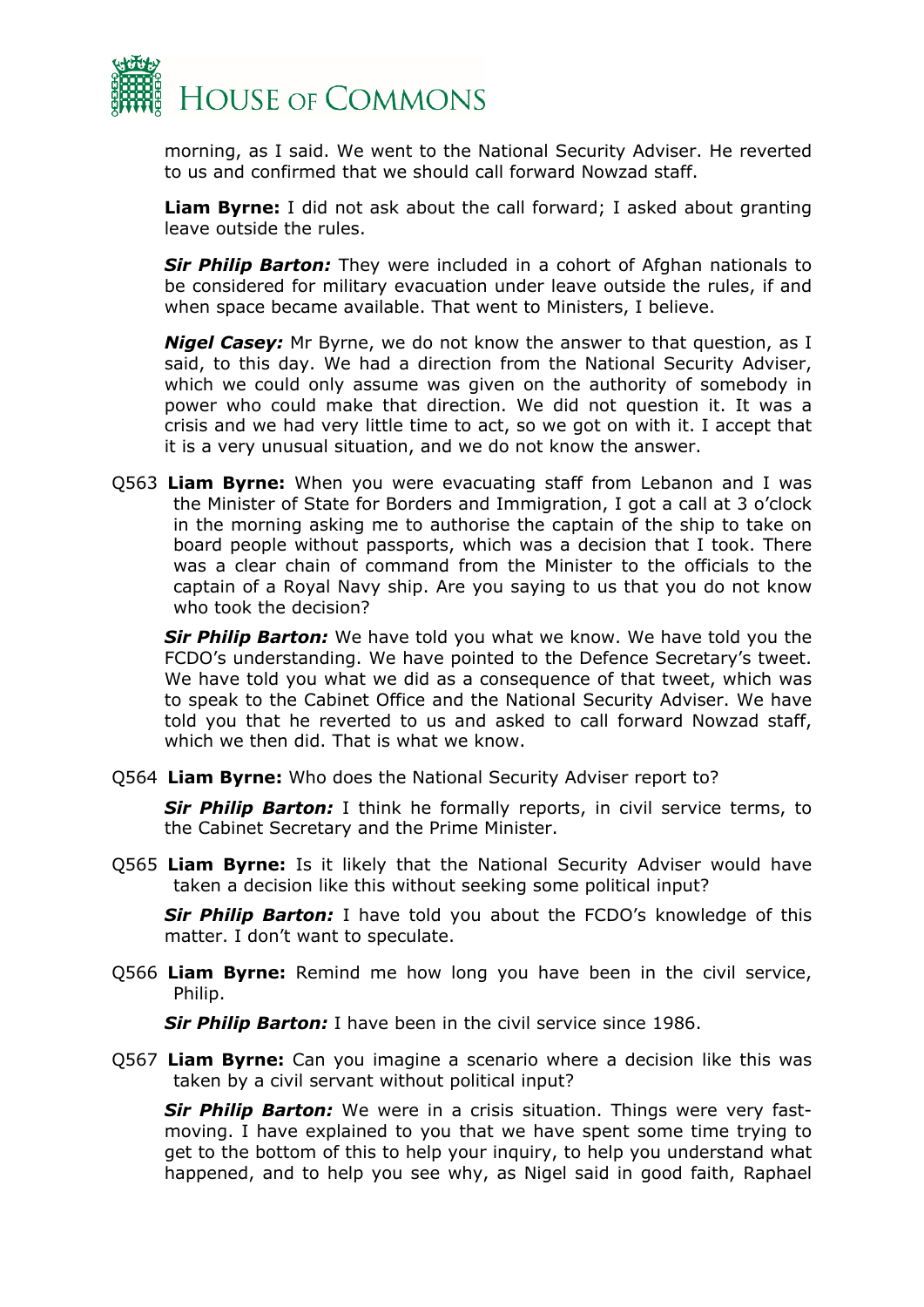

Marshall and Josie Stewart thought what they thought. We have shared with you the extent of our knowledge around the decision making.

Q568 **Liam Byrne:** So your best guess at the moment is that the decision to grant leave outside the rules was taken by the National Security Adviser.

**Sir Philip Barton:** I am not prepared to speculate. I have told you our understanding of what happened.

Q569 **Liam Byrne:** Who took the decision to call forward the Nowzad staff on the day?

*Sir Philip Barton:* Stephen Lovegrove asked us to call them forward after we checked with him whether we should do so in the light of the Defence Secretary's tweet.

Q570 **Liam Byrne:** But at this stage, there was no understanding of what political authorisation there was for such a decision.

*Sir Philip Barton:* I am at risk of repeating myself.

**Liam Byrne:** I am more than happy for you to repeat yourself.

**Sir Philip Barton:** The Defence Secretary tweeted in the public domain that a decision had been taken and they were cleared to come forward. We, as a Department, therefore checked whether we should do that. The National Security Adviser reverted to us and confirmed that we should. That was our understanding and knowledge.

Q571 **Liam Byrne:** Is it a fair summary to say that you were acting on the assumption that the National Security Adviser had authorised leave outside the rules, and that Stephen Lovegrove had authorised the decision to call forward?

*Sir Philip Barton:* We have been very careful not to make assumptions or guesses but to tell you what we think we know and understand. Clearly, officials working in the Cabinet Office, including the National Security Adviser, have a co-ordination role across Government to resolve issues. We went to him as the civil servant leading the co-ordination of our response to the crisis in Afghanistan and the evacuation, in light of the Defence Secretary's tweet.

Q572 **Liam Byrne:** How did you know you had the authority to call forward the Nowzad staff?

**Sir Philip Barton:** In light of the Defence Secretary's tweet, we checked with the National Security Adviser, who confirmed that we should call them forward; and we did so.

Q573 **Liam Byrne:** Who else inputted into the decision to call the Nowzad staff forward? You mentioned that it was checked with Stephen Lovegrove, but who else inputted into the decision?

**Sir Philip Barton:** I am definitely repeating myself now. The Defence Secretary tweeted, as you know. So we checked with Stephen Lovegrove. I do not know else inputted into "the decision".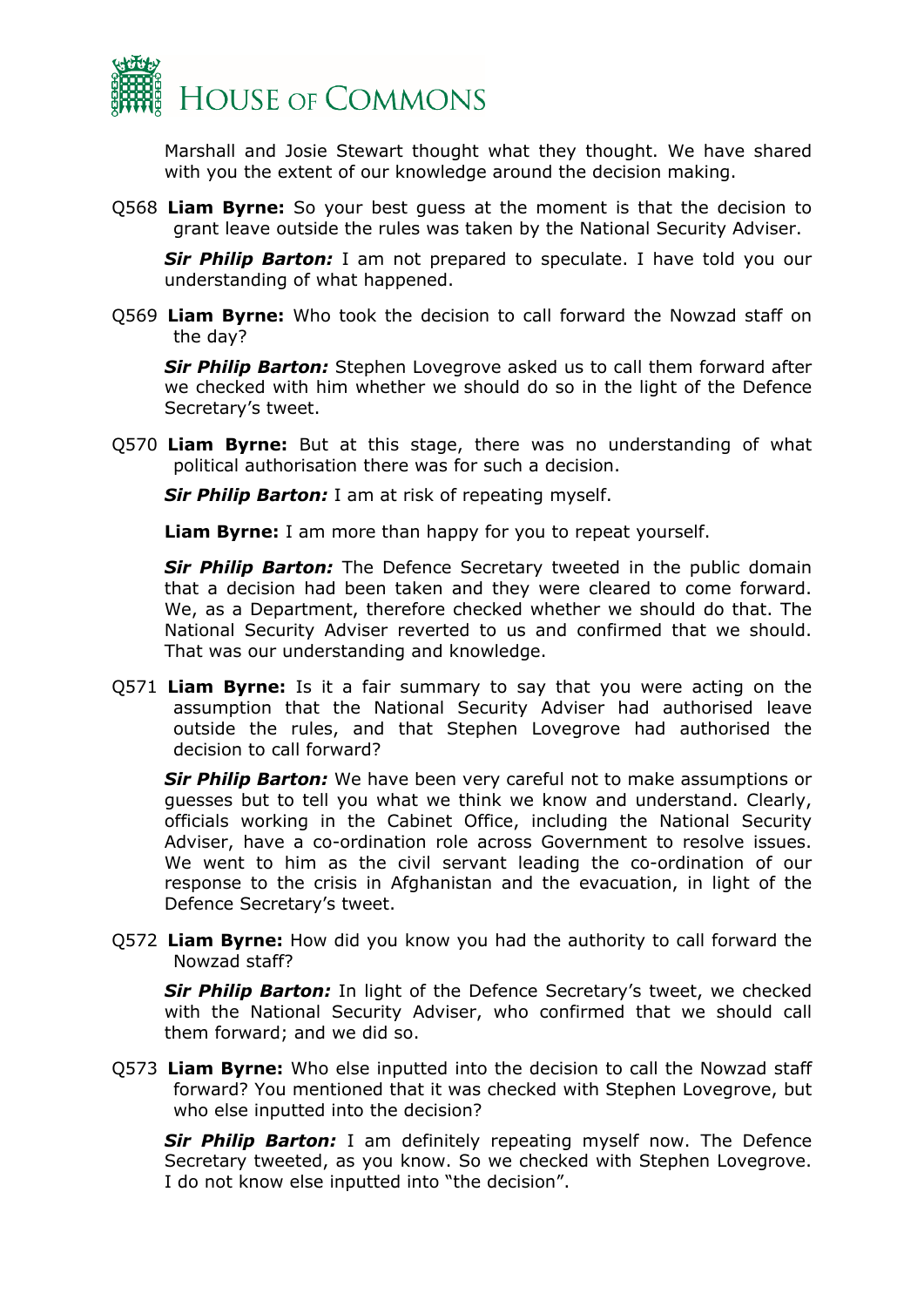

Q574 **Liam Byrne:** I am just curious, because the Defence Secretary has stated that he didn't make the decision.

**Sir Philip Barton:** I haven't said he did make the decision. I have quoted his tweet.

Q575 **Chair:** The challenge I have got, forgive me—I am sure you will appreciate it—is that our job, our role, is to hold to account the Government of the United Kingdom on behalf of the British people. This story of the Nowzad dogs is, frankly, not of the biggest strategic importance, but it was something that did fill the headlines, and I don't know about you, but a lot of people spoke to me about it in the margins of events over the last six months or so. It came up again and again. People were saying that they did or did not believe so-and-so and that they thought one thing or another. A lot of people speculated in different ways. The challenge I have got is that I am finding it very difficult to do our job, which is to hold Ministers to account, when you do not seem to have demonstrated any of the curiosity of the people I have had the privilege of meeting every day and whose fundamental interest is not foreign affairs. It just strikes me as a little bit odd, that's all.

*Sir Philip Barton:* What we are trying to do is give you the FCDO's understanding of the position and the part we play, and also an explanation behind the email. We have told you what we know, and I really do not want to speculate beyond that.

Q576 **Chair:** I understand that. I am not asking you to speculate. I am just somewhat surprised. Stephen Lovegrove is an extremely busy man; I know that. He has an awful lot on his plate, certainly in the last few weeks. It just strikes me as, frankly, a bit odd that at no stage in the last six or seven months did either of you ask who told you to make that decision. Presumably, answers go back to Ministers, don't they? Or do you think we should be holding civil servants responsible for executive decisions?

*Nigel Casey:* I think, Chair, the honest answer to that question is that you have asked other Ministers. I know you asked the Defence Secretary in January, and he gave you his answer to that question. I know No. 10 have been asked that question repeatedly, and they have given their answer to that question. We don't know any more than that. From where I sit, there was a crisis, and we had a lot of urgent tasks to conduct. This specific issue came up, and, yes, I totally agree that it took up far more official time than it deserved to.

The people involved from the organisation, as the Defence Secretary and Admiral Ben Key told you, behaved pretty disgracefully in their lobbying. We all wish that that were not the case. But we had a job to do, which was to find out what the direction was and get on with it. After that, it became much less material. We had a lot of other urgent tasks to get on with, including evacuating the remaining Afghan nationals and evacuating ourselves and the military. Then we moved immediately into a new situation where, as you will know, the challenge was to get people out through third countries. That was the immediate focus. We were deploying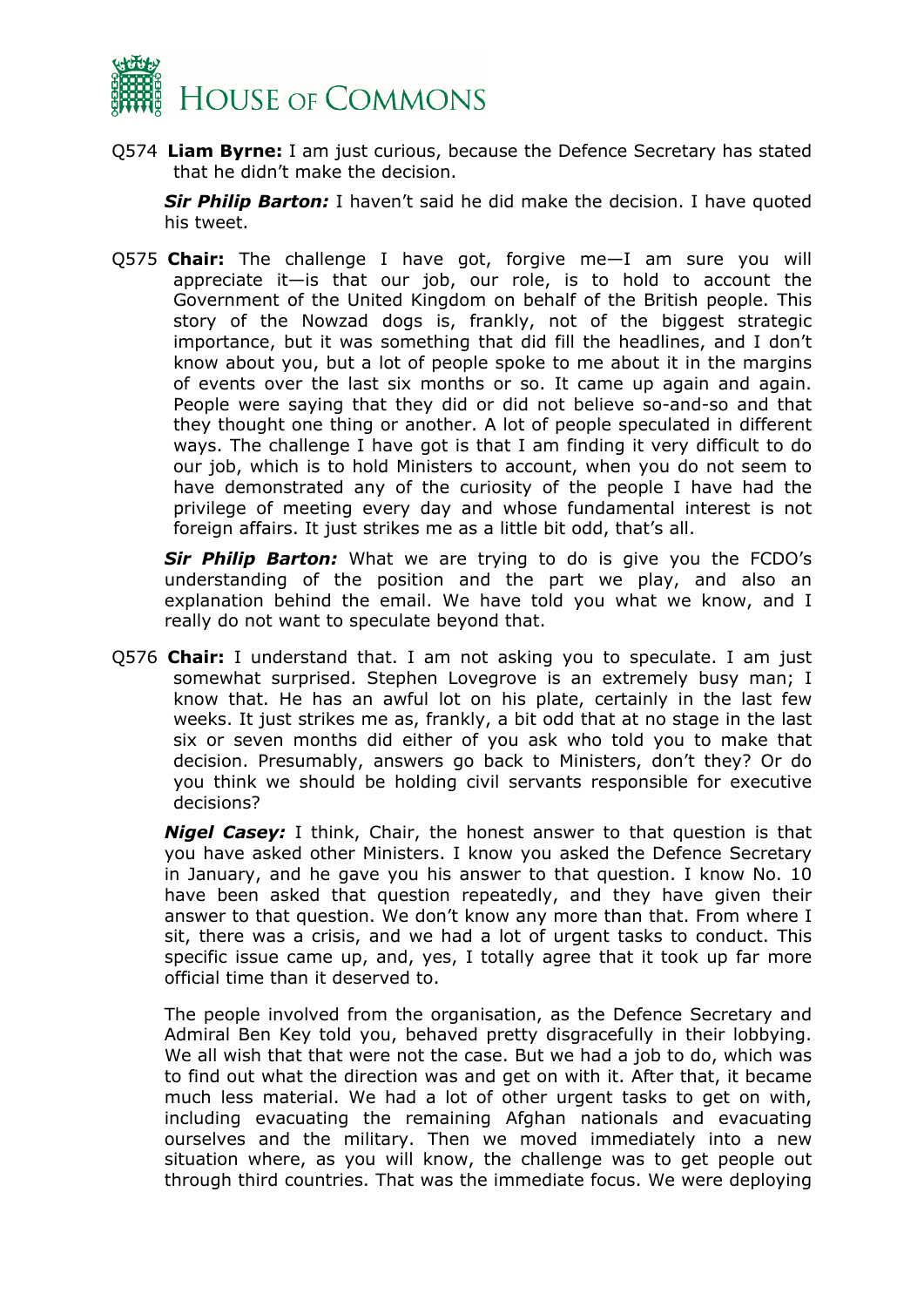

RDTs. There was no pause for reflection on who had said what to who about Nowzad. If I am honest, it has never been close to the top of our list of things to do, because there have always been more important things to do with people's lives, whether that is Afghans in the humanitarian crisis, which is now threatening the country; whether that is British nationals who need to leave; or whether that is Afghans who we had offered resettlement to who we want to get out. That has been our priority.

Q577 **Chair:** I get that. Forgive me, I spent three and a bit years working for the Chief of the Defence Staff, and that was pretty full-on, too. I am aware that issues come quickly, and you move from one to the other. I find the absence of curiosity surprising. The reason I find it surprising is because pretty much everybody else I know wanted to know. It just makes me wonder whether you deliberately did not want to know, which is fine, but the problem I have, and I understand that discretion is important in your service so I am not entirely critical of it, is that it makes it very hard for this Committee to hold the Government to account. Because if we cannot find out who took ministerial decisions, we end up going round and round in circles and wondering whether people are being quite as frank with us as we were hoping.

*Nigel Casey:* Personally, at this point, I would love to know who made the decision, but I do not. I think everyone is well aware that you would like to know the answer to that question.

Q578 **Chair:** Am I right in saying that although Ministers take decisions, it is your responsibility to look after the process and ensure that it has integrity—to make sure that it is not nakedly party political or whatever it happens to be?

*Sir Philip Barton:* That is correct, Chair, but I would say that this was a crisis situation and people were moving at pace.

Q579 **Chair:** I understand that. Sir Philip, just let me finish my question. You can see where I am going with it, of course, because, amazingly, you have done this before, which again leads me to be somewhat surprised that your curiosity has not generated any further answers. I actually have no particular views on whether Mr Farthing did the right thing or the wrong thing. He was campaigning for his animals; that is his position. The question for us is not whether he did the right thing or the wrong thing, but whether the process at the Foreign Office worked, who took the decisions and whether it will be resilient next time.

We keep getting to that moment when we hit a glass ceiling. It seems strange that we cannot find out whether the Foreign Office reacted appropriately or inappropriately. By the way, I am very happy to believe that it was appropriate, and that maybe some of these whistleblowers did not understand the full context. That happens; I understand that as well. But here we are: we have hit a glass ceiling, again, and we cannot get through it.

*Sir Philip Barton:* As you know, I wrote to you in some detail. We did conduct a very thorough and extensive lessons learned exercise, looking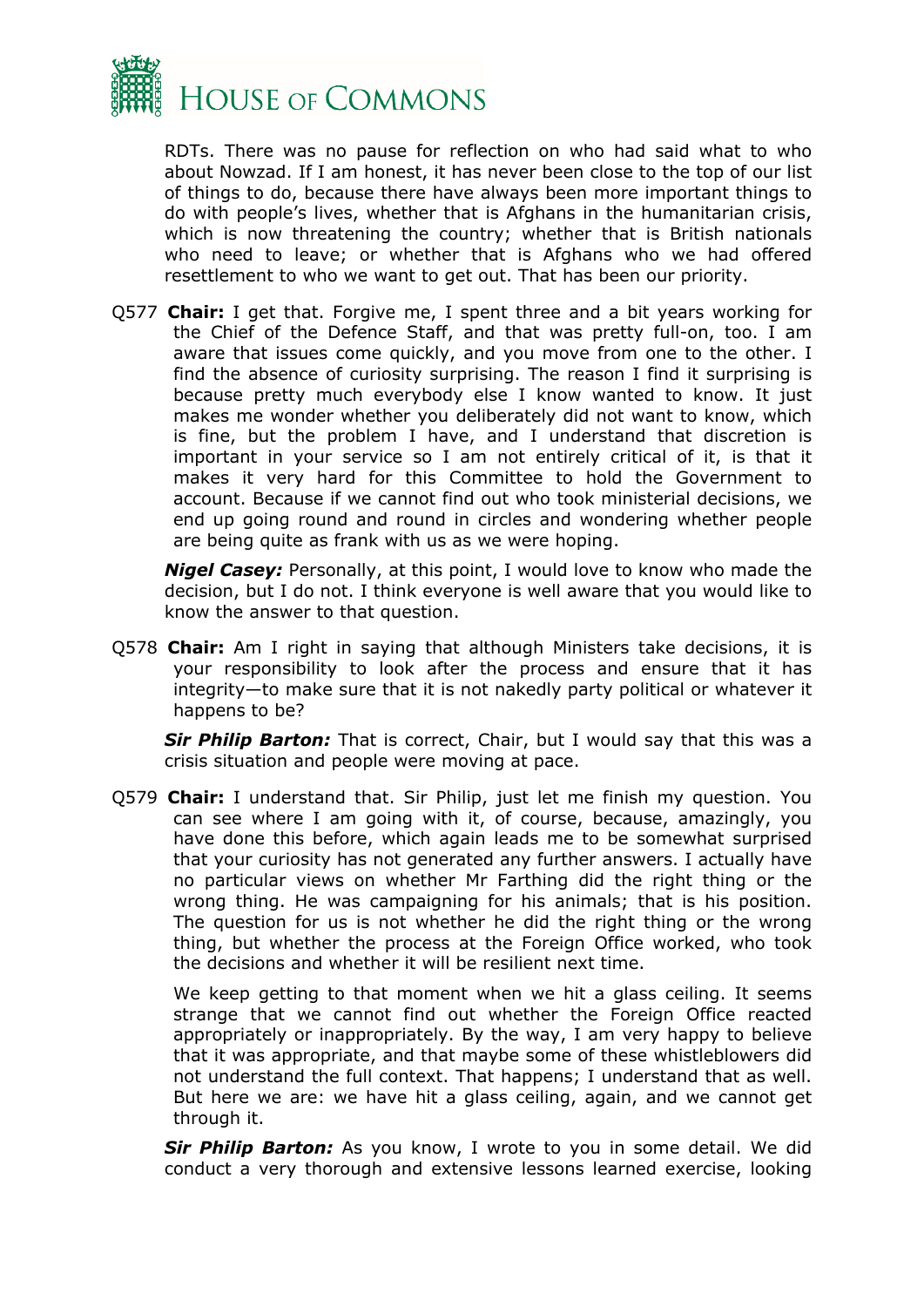

at the FCDO's capability and systems. We were clear all along that while we were successful in playing our part in evacuating 15,000 people, there were definitely lessons that the Department could learn, as we discussed last time I gave oral evidence, and I have set that out in detail. On the specifics of your point, we had a Cabinet Minister saying in a tweet, in public, that—

**Chair:** But that presumably wasn't the instruction you took?

*Sir Philip Barton:* All I am saying is, from an FCDO official perspective, we had a Cabinet Minister saying in public that these staff have been cleared to come forward. We checked at senior official level whether we should actually do that. They came back and confirmed that we should, and we got on and did that. That was done in a crisis situation and, as Nigel explained, against the backdrop of those serious terrorist threats, which sadly materialised.

Q580 **Liam Byrne:** To round this off: you were operating on the understanding that leave outside the rules had been authorised by the Defence Secretary, and you confirmed that with the National Security—

*Sir Philip Barton:* I didn't say that. We were operating on the understanding that, as the Defence Secretary's tweet said, they had been cleared to come forward. That was the only understanding we had on the clearance to come forward. We checked that point with Stephen Lovegrove, who came back to us and said, "We should do that."

Q581 **Liam Byrne:** I see. Who else inputted into the decision you took to operationalise that instruction on the call forward?

*Sir Philip Barton:* The senior official in the FCDO checked with Stephen Lovegrove. Stephen came back with the answer. That was communicated in the way I described earlier.

*Nigel Casey:* Just to add to that, for completeness, I think the senior official who got that instruction told the Foreign Secretary's private office, and the Foreign Secretary instructed us, through his private office, to get on with it.

Q582 **Liam Byrne:** Did anybody else input into the operationalisation of that decision to call forward?

*Nigel Casey:* How do you mean?

**Liam Byrne:** Was anybody else consulted? In the Foreign Office, did you consult anybody else in taking this decision, crystalising it and putting it into effect?

*Nigel Casey:* As I say, we consulted the National Security Adviser. We told the Foreign Secretary that that's the direction we got back, and the Foreign Secretary instructed us to get on and implement it, which is what we did.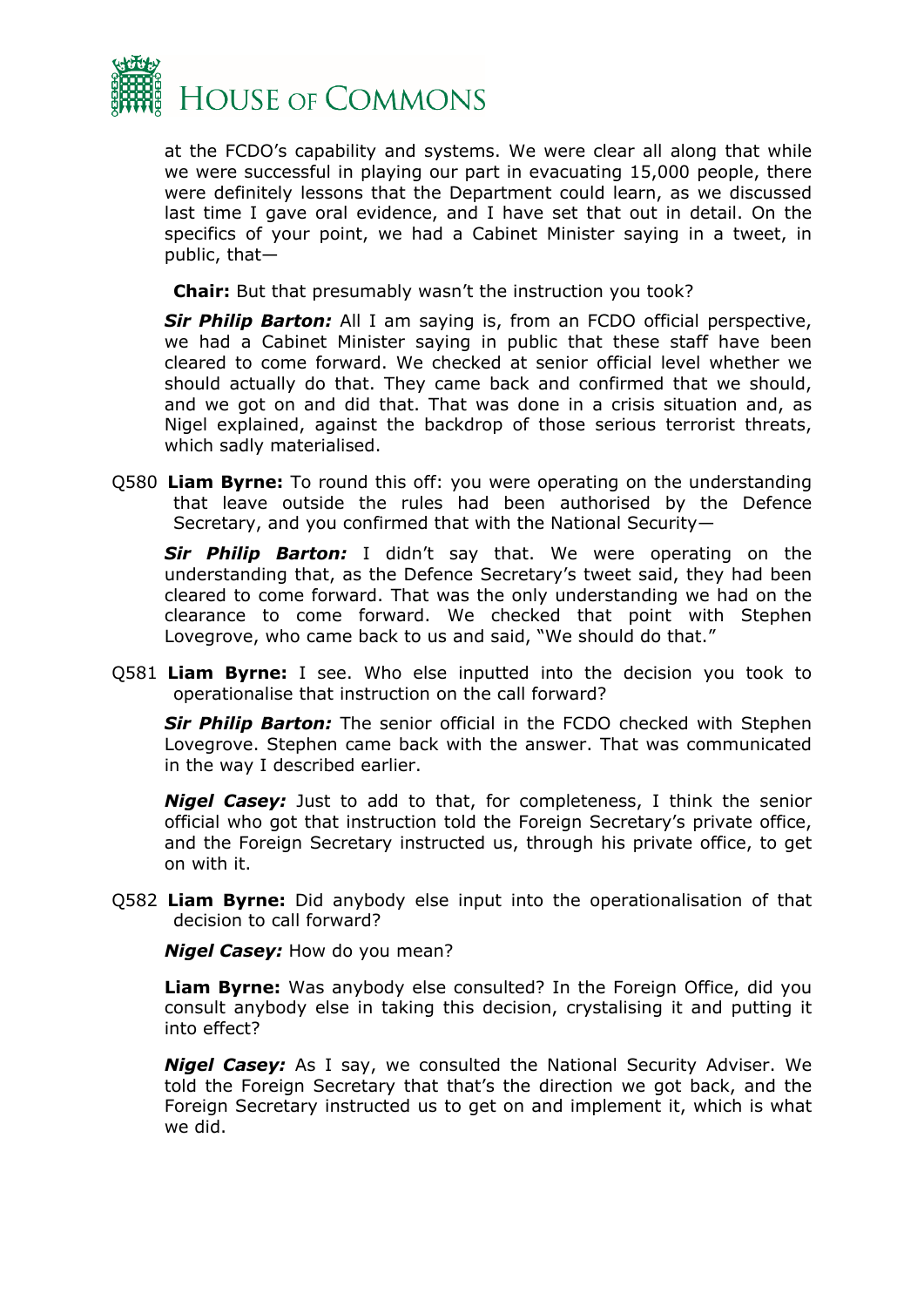

*Sir Philip Barton:* I cannot be absolutely categoric, but I am not aware of anyone else. My understanding is that, as I set out, the key thing was checking with the National Security Adviser.

Q583 **Liam Byrne:** Then why did the leaked emails to *Newsnight* say that the National Security Adviser would ask No. 10 for input?

*Sir Philip Barton:* I have described what we did with the National Security Adviser. I don't know what the National Security Adviser himself did.

Q584 **Liam Byrne:** So it is possible that No. 10 had an input into the National Security Adviser taking the decision?

*Sir Philip Barton:* I don't know.

Q585 **Liam Byrne:** Okay. Finally, why was it so easy for Josie Stewart to find emails that confirmed "PM" and "Nowzad" and "the PM's decision on Nowzad", when you could not?

*Nigel Casey:* Josie was working in the particular team that was dealing with this specific issue—the Afghan nationals team. The team dealt with ARAP cases for which the Foreign Office was responsible and the LOTR cases. Although she joined us, I think, on 26 August, the day after this happened, she was in that team. The team had had a direct email from their head, which is the one Philip mentioned as having relayed the instruction from the National Security Adviser saying that it had come from the PM, and Philip has explained that that was the assumption.

Q586 **Liam Byrne:** I see. In retrospect, do you wish that the chain of command on the decision-taking was clearer?

**Sir Philip Barton:** Clearly, it has been a matter of some controversy, so I think it would have been better if there was complete clarity. However, you also need to recognise that in a crisis situation, when people need to move at pace, decisions need to be taken and implemented rapidly.

Q587 **Stewart Malcolm McDonald:** We have had a second whistleblower on this issue in just a few months. Why do you think that is, Sir Philip?

**Sir Philip Barton:** Clearly, a lot of people, including FCDO colleagues and members of the Committee, feel very strongly about what happened in Afghanistan and are sad and upset about the way in which our engagement there came to an end. It is not what any of us would have wanted. Clearly, the people who feel strongly about this include FCDO colleagues. It was a challenging environment for people to work in, and I remain very grateful for everybody, including Nigel, who played a part in the response.

It is a matter of regret that Josie did not feel able to raise those concerns with me personally—as Raphael Marshall did—or with Nigel, or to make use of our established whistleblowing mechanisms. We also have a staff counsellor, and I have been very clear since I started, and since the Department was created, that I want us to have a culture where people feel able to raise concerns—that they can challenge and, if there are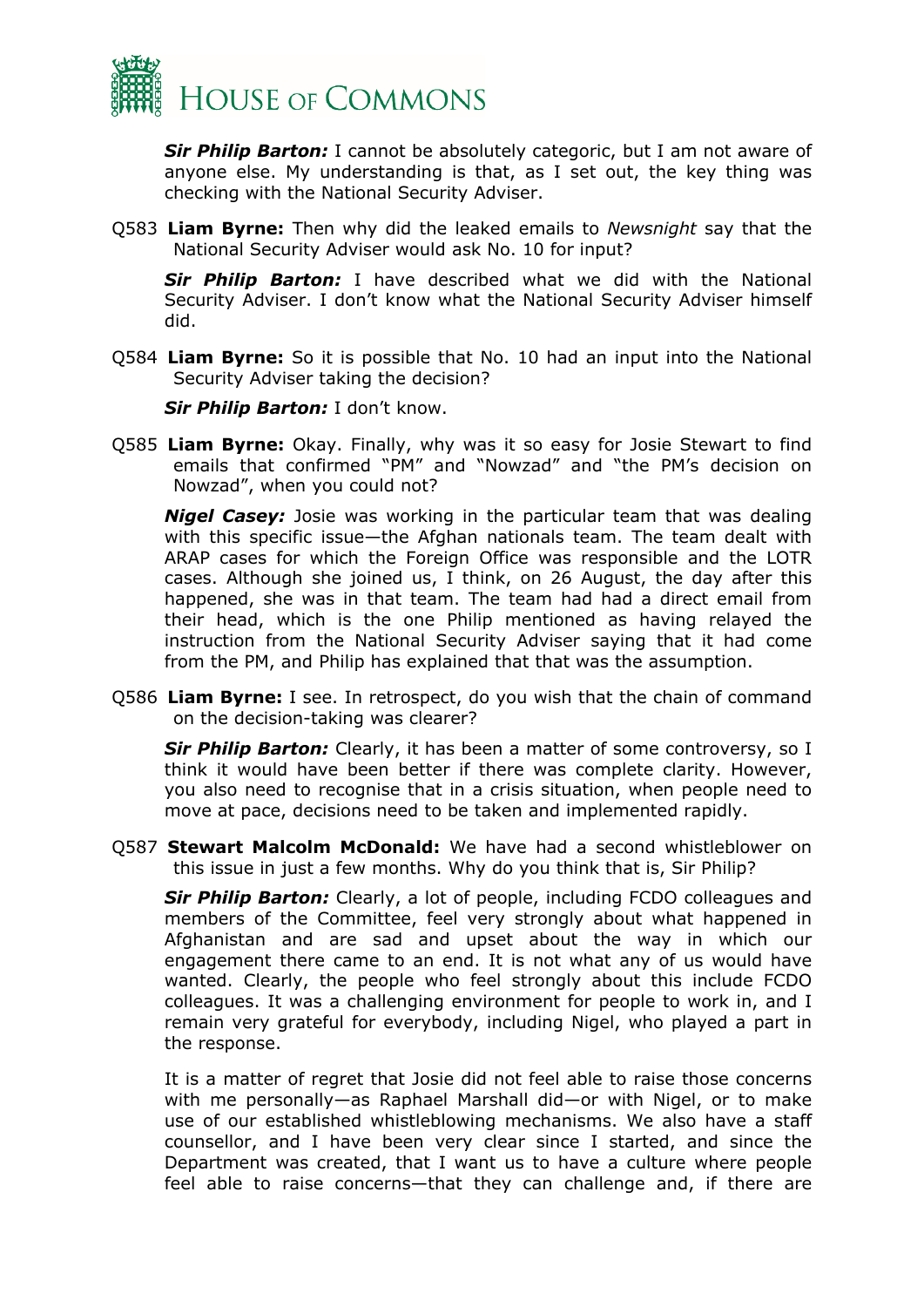

things they think are improper, that they can bring them up safely and securely—and don't feel the need to go outside the Department's own mechanism.

Q588 **Stewart Malcolm McDonald:** We will return to that. However, it is not just that they are upset. They clearly feel that the truth is not being told, and that is part of the problem. I will go through some of the detail.

On 17 January, you told us that "Nowzad staff were included by officials in the potential cohorts to be considered for evacuation if space became available", and they were "called forward". Fast forward to 24 January, Lord Ahmad told us: "As the decision to grant LOTR to Nowzad's Afghan staff had not been made in the FCDO…officials sought confirmation from the Cabinet Office". If Nowzad staff were included in the original list to be considered for evacuation and were simply called forward when space became available, why did officials seek confirmation from the Cabinet Office?

*Sir Philip Barton:* Nigel, will you explain the process in two steps?

*Nigel Casey:* The way this process works—apologies if I am explaining something we have been through before—is that at an early stage during the evacuation, at one of the meetings of Cobra, I think, Ministers took a decision that they wanted to make use of any spare seats on RAF flights out of Kabul, after priority had been given to British nationals and ARAPqualified people, to take out Afghans who did not meet the ARAP criteria but were judged against the criterion of being particularly vulnerable and having made a contribution to UK objectives. There were some other sensitivity issues.

On 19 and 21 August, the team produced two submissions, which went to Ministers, setting out the full set of potential cohorts that could be considered under the scheme. That was approved by the Foreign Secretary, I think, and the same lists will have gone to the Defence and Home Secretaries. PJHQ then advised, several days later, when space would become available. They gave us a very strict daily quota of the number of seats they could offer us. Officials then had to prioritise, within those cohorts that had been signed off by Ministers, the highest priorities. That was done through the panel process, which we talked about in December.

As Lord Ahmad's letter says, by the time the Defence Secretary's tweet came, Nowzad staff had not been prioritised through that process. That is why we needed to check that we had authorisation to call them forward.

To add to that, it was always understood—this is a basic principle of government—that advisers advise and Ministers decide. Ministers have always had the ability to make decisions and to disagree with official advice. I believe this was the only instance in the use of the LOTR provision where that happened, but it was an entirely legitimate choice that Ministers were quite entitled to make.

Q589 **Stewart Malcolm McDonald:** Okay. I think we have been over this, but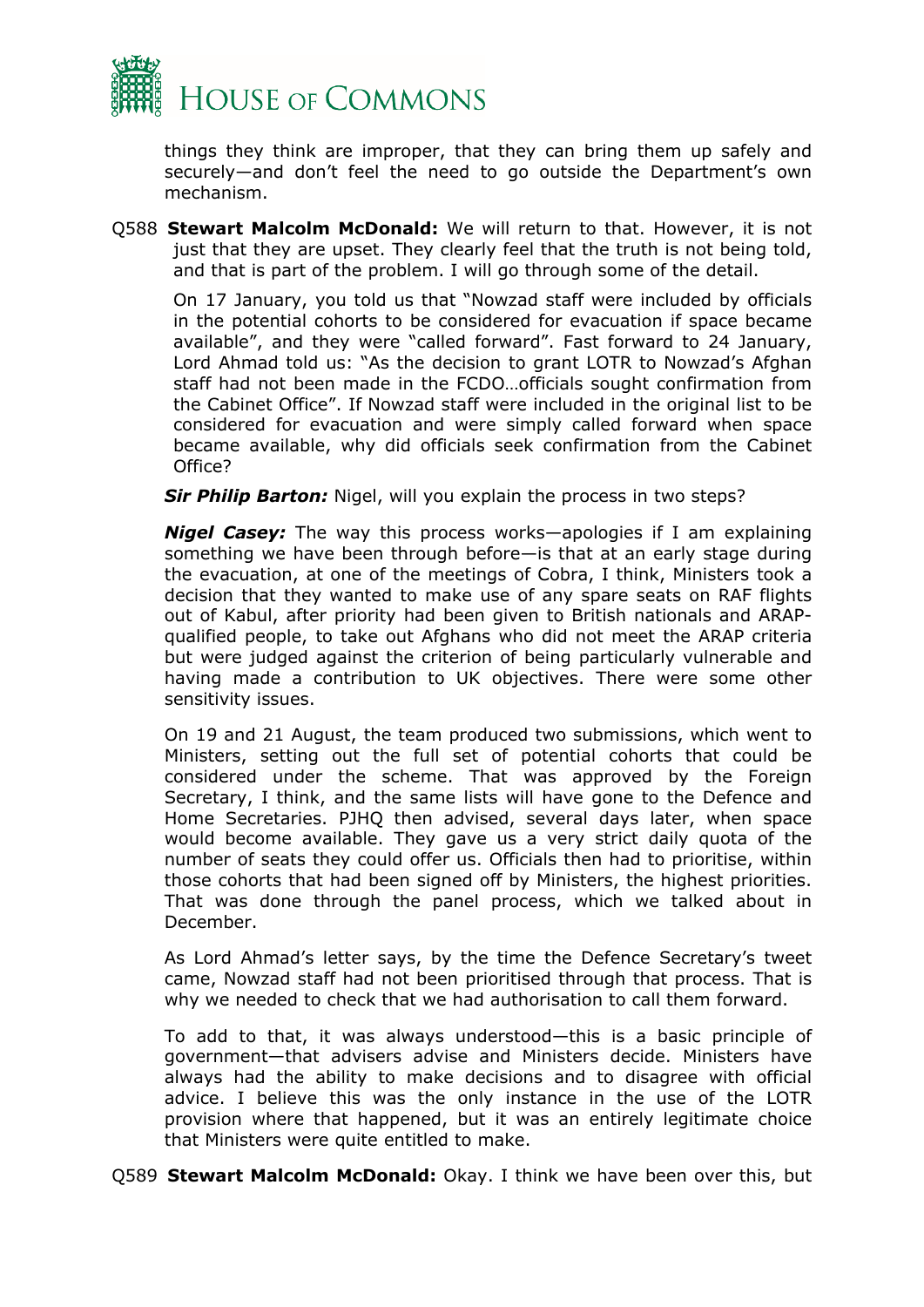

I want to check. Were you aware that the Foreign Secretary and the National Security Adviser were directly involved in consulting No. 10 on this case?

*Nigel Casey:* What I remember—what happened, from the best of my memory—is that, on the morning of 25 August, those of us who had not been on the night shift woke up to the Ben Wallace tweet. There was a lot of confusion, with lots of Departments asking us and us asking them, "What's happened?" There was news all around.

We had a meeting with the Foreign Secretary every morning and, from memory, Tom Drew and I attended the meeting and explained that the Defence Secretary had tweeted to the effect of, "Please get an instruction from the National Security Adviser." The reason he would have done that is because the key meeting every morning during the crisis was at 10 o'clock, chaired by either Stephen Lovegrove or his deputy, which was the central co-ordinating hub, so it would have been a natural place to go for decisions where there was uncertainty.

Q590 **Stewart Malcolm McDonald:** I am confused by that, because you have said a few times that this was not seen as a high-priority case. Yes, it had all this media attention and there was lots of correspondence to Members of Parliament and all the rest of it, but you had judged that this case was not that high a priority, yet it went all the way to the National Security Adviser.

*Nigel Casey:* Only because we needed clear guidance, and that was the logical place to seek it.

Q591 **Stewart Malcolm McDonald:** You were not in a position to make a decision as Gold?

*Nigel Casey:* No, because we had not at that point prioritised the Nowzad group to be called forward in the normal panel process that was being run  $by-$ 

Q592 **Stewart Malcolm McDonald:** What team in No. 10 did the National Security Adviser take advice from?

*Nigel Casey:* We don't know.

Q593 **Stewart Malcolm McDonald:** You don't know that. Do you know if he got involved in any other evacuation cases?

*Nigel Casey:* Not to my knowledge.

Q594 **Stewart Malcolm McDonald:** Did the Foreign Secretary consult No.10 on this case?

*Nigel Casey:* Not to my knowledge. What I do know is that when we got a direction from the National Security Adviser and told him via his office, he told us to implement it, which implies that he had not consulted No.10 by that stage.

Q595 **Alicia Kearns:** How many other decisions went to Stephen Lovegrove?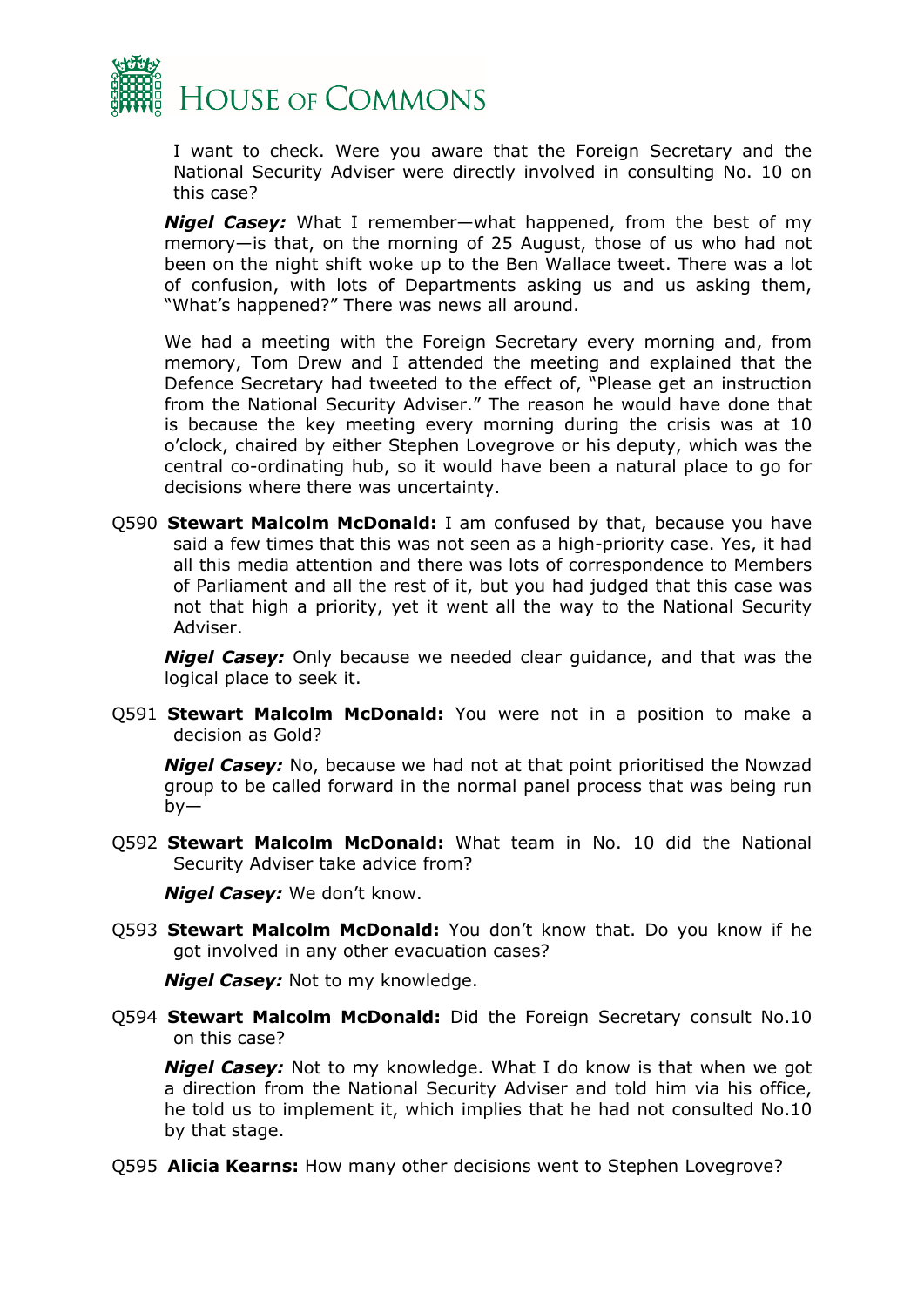

*Nigel Casey:* This was the only one from the LOTR category, as far as we know.

Q596 **Alicia Kearns:** So who made the decision that it had to go to him? Who said you needed to call in the big guns, or whatever the phrase is?

*Nigel Casey:* Sorry to repeat myself, but the reason we were confused is that Nowzad staff had not been prioritised for LOTR before we saw the Defence Secretary's tweet. Clearly something had happened and we needed to check out what that was, because the Defence Secretary was quite clear in the tweet. That is why, with the Foreign Secretary's direction, we went to Stephen Lovegrove for clarity. He's the central—

Q597 **Alicia Kearns:** The Foreign Secretary asked you to go to Stephen Lovegrove?

*Nigel Casey:* Yes. As I said, we had a meeting with him every morning during the crisis. It came immediately before the meeting we had with Stephen Lovegrove. Other Government Departments were sitting around the table—MoD, Home Office, PJHQ—and that was the natural avenue for any such request for clarity.

Q598 **Alicia Kearns:** Just to be clear, you talked about how the most important issue at that time was a terrorist attack. Of all the decisions to bring to the National Security Adviser, Sir Stephen Lovegrove, it was some animals—that was the only time he was brought into the whole crisis.

*Sir Philip Barton:* It wasn't about animals; it was about the Nowzad staff. That was the obvious place where you could quickly check something in the wider context.

Q599 **Alicia Kearns:** So the answer is that, yes, the only time Stephen Lovegrove was ever brought into the discussion to clarify a decision was on this, on LOTR.

*Nigel Casey:* On LOTR.

Q600 **Alicia Kearns:** There was nothing else? Not judges, journalists, MPs or anyone else who was in crisis and needed support.

*Nigel Casey:* That is right. We had the process, which I described, and this was the only time we needed to seek clarification from the centre.

Q601 **Alicia Kearns:** Just to be clear, Josie didn't come to us because she was sad; she came to us because she felt you had misled Parliament. Two individuals now have thrown away their career, quite likely—I will come on to that later—at the Foreign Office because they feel so strongly. You pointed out earlier that there was appalling behaviour by this organisation. Are you telling me that, when this decision was made and passed on to everyone within the crisis centre—perhaps you were in the crisis centre at the time—not one civil servant, given how angry people were about the time spent on this, said, "I want to challenge that. Who's made that decision? Why has that decision been made?"?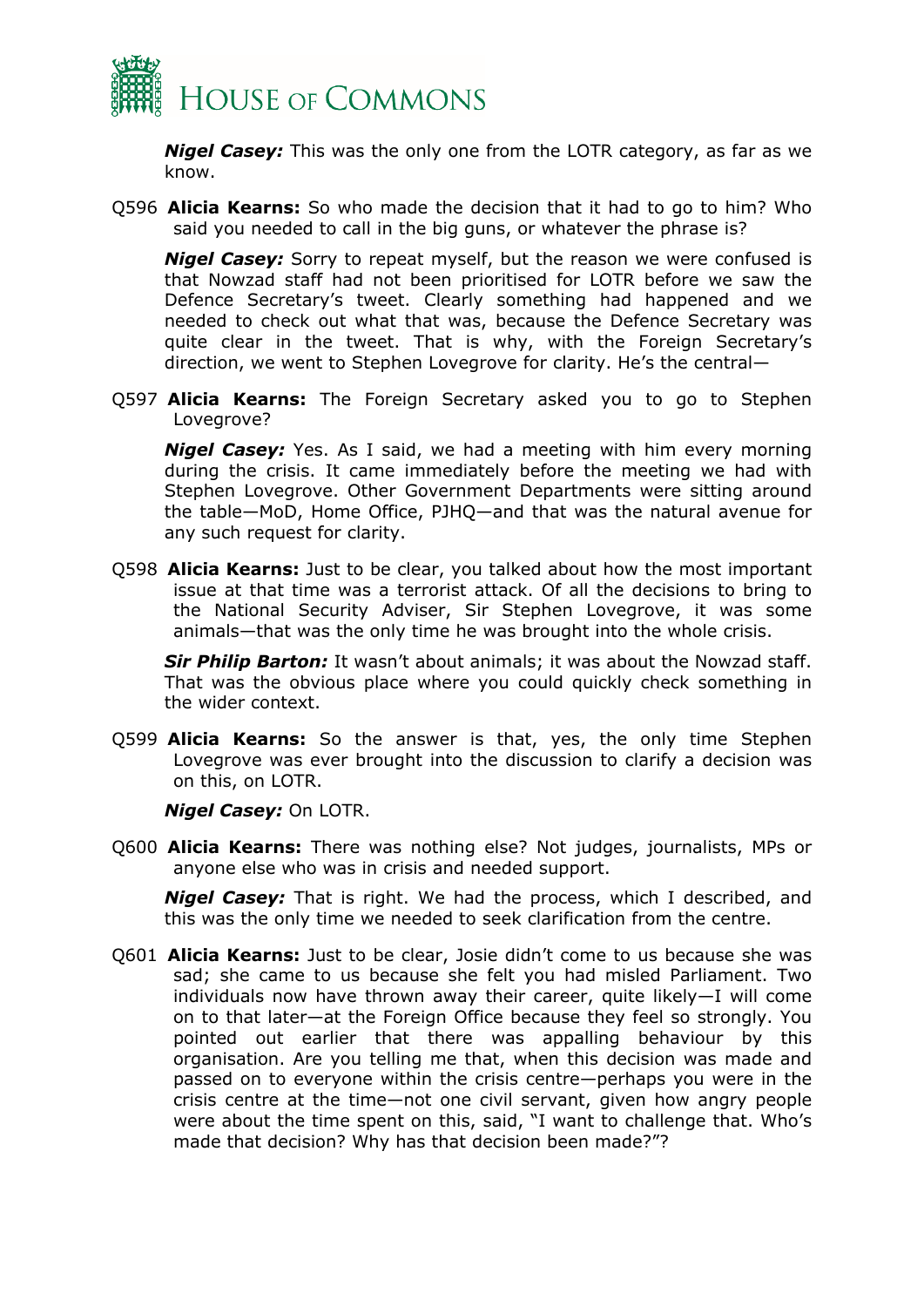

*Nigel Casey:* I don't remember anyone saying that. I remember people getting the direction and implementing it. I don't remember a challenge.

Q602 **Alicia Kearns:** There was no reaction, no one was upset, angry or celebratory?

*Nigel Casey:* They may well have been, but I don't recall that. Personally, my focus on that day was dealing with and responding to a terrorist threat that led to us having to change our travel advice the same day and then led to an attack the next day.

Q603 **Alicia Kearns:** Who was responsible for making sure that the crisis centre was running effectively?

*Nigel Casey:* I was crisis gold, but in that role you delegate specific areas to crisis silver, as you know from your experience in this crisis.

Q604 **Alicia Kearns:** Who was responsible for listening to staff about any issues or frustrations, for making sure they were on board and working effectively, and for ensuring morale was high?

*Nigel Casey:* Each team leader.

Q605 **Alicia Kearns:** Okay, so not one team leader came to you and said, "People are asking why this decision has been made. People are unhappy about this decision"?

#### *Nigel Casey:* No.

Q606 **Alicia Kearns:** So there was complete groupthink and no challenge—

*Nigel Casey:* I wouldn't say groupthink. We know our constitutional role as civil servants. If you get a direction, which you have a right to see, from a Minister, or when a Minister has tweeted, you don't sit around in a crisis situation saying, "Well, I don't agree with that."

Q607 **Alicia Kearns:** Nigel, I am struggling to believe that you don't believe civil servants have a responsibility to challenge Ministers, advice or authority if they don't agree. Are you telling me that, in a crisis centre, you have never seen someone react emotionally to a decision about which they are upset or frustrated?

*Nigel Casey:* I am not saying that no one reacted emotionally. Philip has just told you that, over this whole episode, people felt a wide range of feelings—anger, frustration, sadness. I have felt them myself, and I know you have felt them.

Q608 **Alicia Kearns:** Let us go back to that exact moment, because just told me that people took the order and got on with it. Given that two people have put their career on the line, I don't believe that there weren't many more people in that crisis centre who were frustrated when the decision came through, that not one person said, "Woah, wait. Why are we doing this? I can't understand this" or, "Are you kidding me? I've got people I need to get out of there. Why are we doing this? They shouldn't be on the evacuation list." Are you telling me that no one responded or reacted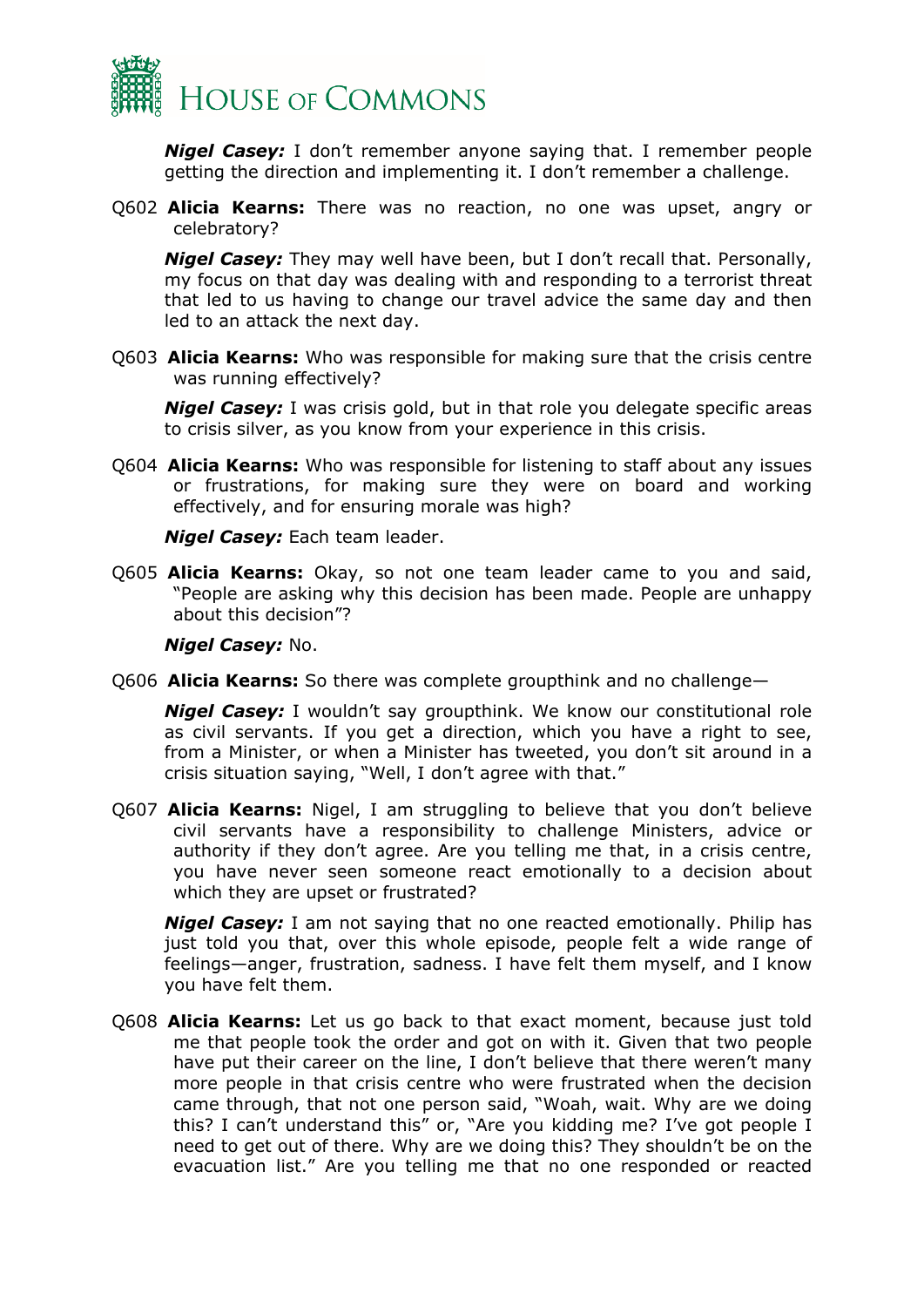

strongly about this, that this was not raised in any way and that nobody challenged it within the system?

*Nigel Casey:* I am not saying that people did not feel strongly about it. At the time, what we needed was clarity. There was a lot of confusion. What we most needed was clarity and a clear instruction: yes or no. There was a closing window to add anyone because the evacuation was due to finish completely on 28 August and the civilian component was due to finish a couple of days before that. We did not have time at that moment to question decisions when we had a very clear direction.

Q609 **Alicia Kearns:** I find it very hard to believe that, somehow, in the crisis centre, which is a stressful and emotional environment, particularly during this evacuation, people acted like robots and just got on with it and there was no discussion about who, what, where or why.

*Nigel Casey:* Nobody acted like robots, but when you have a clear direction from an empowered person—

Q610 **Alicia Kearns:** So you have never, in your entire career, sat there and asked, "Why has this decision been made?" when you have had a clear instruction from a Minister?

*Nigel Casey:* This particular instance was a crisis.

Q611 **Alicia Kearns:** No, the question was, in your career, in a crisis—the Greek financial crisis, any evacuation, Bali, you name it—are you telling me that you have never asked, "Why has this decision been made and who made it?"?

*Nigel Casey:* I am saying that—

**Alicia Kearns:** Yes or no.

*Nigel Casey:* —I cannot remember questioning a clear ministerial decision.

Q612 **Alicia Kearns:** I would hope that at some point in your career you have said "I want to understand why this decision has been made." It does not mean you are not going to implement it, but you ask why and how.

*Nigel Casey:* A priority right there and then on the day was to implement it, yes or no. If they had said no, we would have said no; we would not have done it.

Q613 **Alicia Kearns:** It is good to know that the Minister should expect absolutely no challenge or understanding and that, clearly, people do not ask their bosses why decisions have been made. *[Interruption.]* No, no, that is absolutely fine. They take their orders and that is it. We are going to move on. We are not getting anywhere with this discussion. I have said enough.

**Sir Philip Barton:** I do not think it is about the FCDO's willingness to challenge or otherwise; it is about a crisis situation where we wanted clarity, were given instruction and implemented it.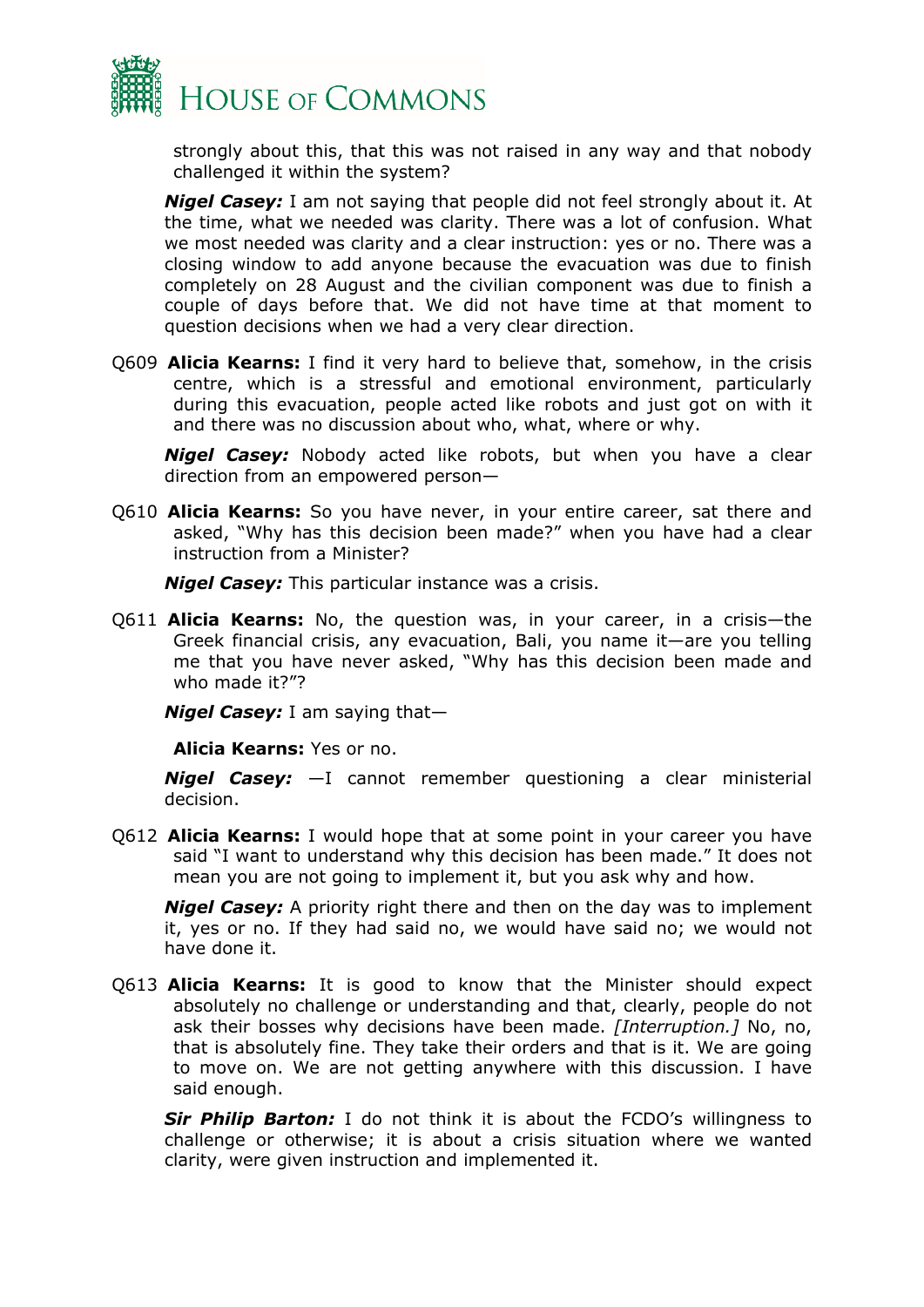

**Alicia Kearns:** That human response. Enough.

Q614 **Liam Byrne:** Nigel, you said you had the right to assume a direction from the Defence Secretary's tweet. You checked it with Stephen Lovegrove. The Defence Secretary says he did not take a decision. Has the Defence Secretary misled Parliament?

*Nigel Casey:* I have not said that, and I would not say it because I do not know who took this decision. The Defence Secretary's tweet was very explicit. He said the decision had now been taken to call forward Nowzad staff, and so on. I can only assume as a civil servant, reading that very clear tweet, that there must have been a clear decision establishing that fact. It does not answer the question about who took the decision.

Q615 **Liam Byrne:** No, you are not psychic. The email leaked to *Newsnight* was written by you, and you wrote in that email that the National Security Adviser would ask No. 10 for input. We established earlier in our discussion that you were basically acting on a sign-off from the National Security Adviser but, none the less, you said that the National Security Adviser would ask No. 10 for input. Were you acting through this crisis in the belief that the Prime Minister had given a green light for this?

*Nigel Casey:* I worked in No. 10 for three years. The position that we were in at the time was that we did not have an instruction on this from the No. 10 private office, which is the normal channel through which you would expect a formal communication to come to our private office in FCDO. On the morning of 25 August, we had someone from the No. 10 comms team asking us what had happened in response to the Defence Secretary's tweet and what the position was. It would have been natural to assume that the only other place in No. 10 to go to for direction was the political side of No. 10. That may well be why I recorded that, but I do not know who Stephen actually consulted.

Q616 **Liam Byrne:** Thank you. My question, however, was: were you acting in the belief that the Prime Minister had given this the green light?

*Nigel Casey:* The team who implemented it were, yes, because the head of that team had emailed them all to say that. As Philip has explained, he made that assumption in good faith, based on the fact that it had come from the National Security Adviser. Neither I nor Philip blame him in any way, shape or form for making that assumption at the time. The Prime Minister subsequently stated clearly that he had nothing to do with it. That is what we know.

Q617 **Liam Byrne:** The second whistleblower's email says that it was "widespread 'knowledge' in the FCDO Crisis Centre that the decision on Nowzad's Afghan staff came from the Prime Minister. I saw messages to this effect on Microsoft Teams, I heard it discussed in the Crisis Centre including by senior civil servants, and I was copied on numerous emails which clearly suggested this and which no one, including Nigel Casey acting as "Crisis Gold", challenged."

*Nigel Casey:* She puts "knowledge" in inverted commas for a good reason, which is that that knowledge came precisely from the email that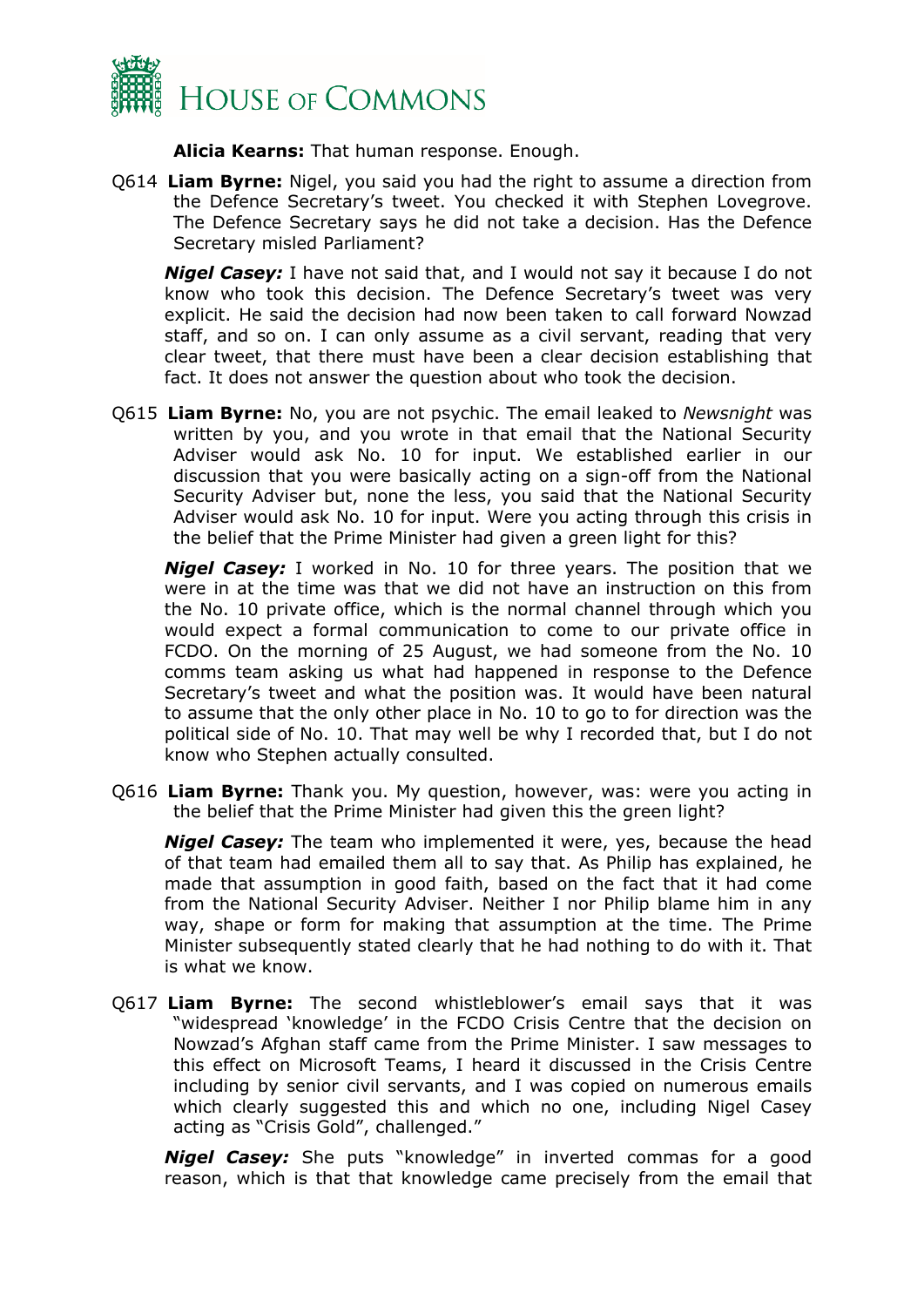

we have talked about. She believed, in absolutely good faith, as I think probably did Raffy and maybe others in that team as well, that the decision had come from the Prime Minister, based on that email. That was based on an assumption which should not have been made but was. It was made in good faith and I do not want to attribute any blame. That is the origin of that belief.

Q618 **Liam Byrne:** We have a situation here where the crisis gold team and staff in the crisis centre are acting—if the Prime Minister is speaking the truth—under a misapprehension that the Prime Minister of our country had signed off on a decision that he says he had not taken.

*Nigel Casey:* It was only temporary, because—

**Liam Byrne:** Just let me finish the question, sorry. Second, the team is acting on the basis that the Defence Secretary has also taken a decision that he says he has not taken. We have two Ministers of the Crown—one is the Prime Minister and one is the Defence Secretary—who both deny taking a decision, but the civil servants operationalising the evacuation believe that they have taken that decision. That sounds to me like a pretty comprehensive breakdown in the chain of command.

**Sir Philip Barton:** They were acting on the basis of the National Security Adviser saying that we should call forward the Nowzad staff. That was the basis on which FCDO officials took action. Nigel set out what people believed in the team on the basis of the email. I talked about that at the beginning. We have to recognise this was a crisis, with a lot of information flowing at once and a lot of work to get done in short order.

Q619 **Liam Byrne:** We have all worked in crises, and some of us have worked in No. 10 during a crisis. When you wrote that email, Nigel, stating that the National Security Adviser had asked for No. 10 input, what was the response that you got to that email?

*Nigel Casey:* It was just noting what had been asked.

Q620 **Liam Byrne:** Right. How did you communicate the information about No. 10's input? How did you describe No. 10's input in this noting email?

*Nigel Casey:* The email, from memory, said something to the effect that I had noted—we had just come out of a meeting chaired by Stephen Lovegrove and I was noting, I think in response to the Foreign Secretary's office, who were asking, that Tom had asked the question. That was it.

## **Liam Byrne:** Tom?

*Nigel Casey:* Tom Drew, who is the director general I was working to on this crisis.

Q621 **Chris Bryant:** Lord Ahmad told us that it was not uncommon for decisions to be incorrectly portrayed as coming from the Prime Minister. Do you agree with that?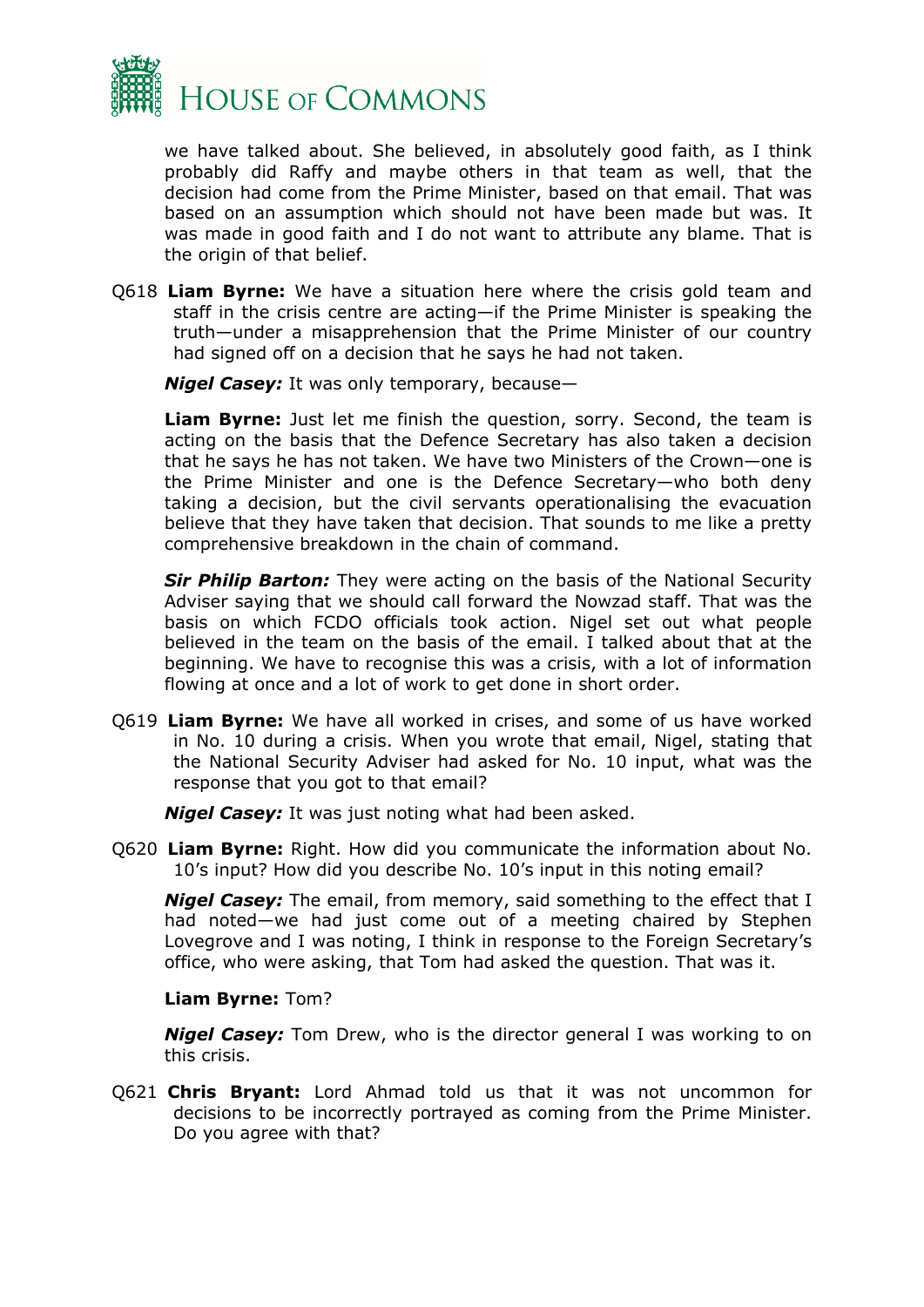

**Sir Philip Barton:** Yes, I think it is sometimes the case that where things have been communicated by the centre of Government, they are ascribed to the Prime Minister. That does sometimes happen.

Q622 **Chris Bryant:** Is that never a problem?

**Sir Philip Barton:** It is better to be absolutely clear who has and has not taken decisions, but people sometimes describe things that are not the reality.

Q623 **Chris Bryant:** Can you give us another example?

*Sir Philip Barton:* Not off the top of my head, no.

**Chris Bryant:** You will write to us, then, because you said there were other instances where it happens, so presumably you were thinking of something in particular.

**Sir Philip Barton:** When you hear civil servants and others in or close to Government talking about decision making, you will hear people say, "X has decided Y", even where that is not the case, based on imperfect understanding—in this case clearly, there was an assumption made, as we have described, which led people to think that.

**Chris Bryant:** Sometimes because somebody is overstating their closeness to the Prime Minister.

*Sir Philip Barton:* Or any other decision-making person or Minister.

Q624 **Chris Bryant:** Sometimes people get boastful about who they are close to or not close to, and intimate that actually a decision that they personally want the Prime Minister to have been involved in has been decided by the Prime Minister. Is that what you are suggesting?

**Sir Philip Barton:** I wouldn't put it in those terms. There are different ways in which people can misunderstand who is taking decisions on different issues.

Q625 **Chris Bryant:** The reason I am asking this is because I do not understand how an order or a direction becomes an order or a direction unless you know the authority on which it is based.

**Sir Philip Barton:** I understand your question and I understand what lies behind it. From my perspective, thinking about it and listening to the questions you have put, including detail to Nigel, I think it is around two things. One is the pace of events and the pressure of being in a crisis situation on the one hand, and on the other hand a Cabinet Minister saying in public that a decision has been taken, and us as a Department then establishing whether that meant we should take action, which we did through the straightforward route of going to the point at which—

Q626 **Chris Bryant:** But as I understand it, the order or direction, or whatever you want to call it, was on the basis of the National Security Adviser, in your words—correct me if I have got this wrong; I think you had written them down beforehand, so they were your prepared words—"on the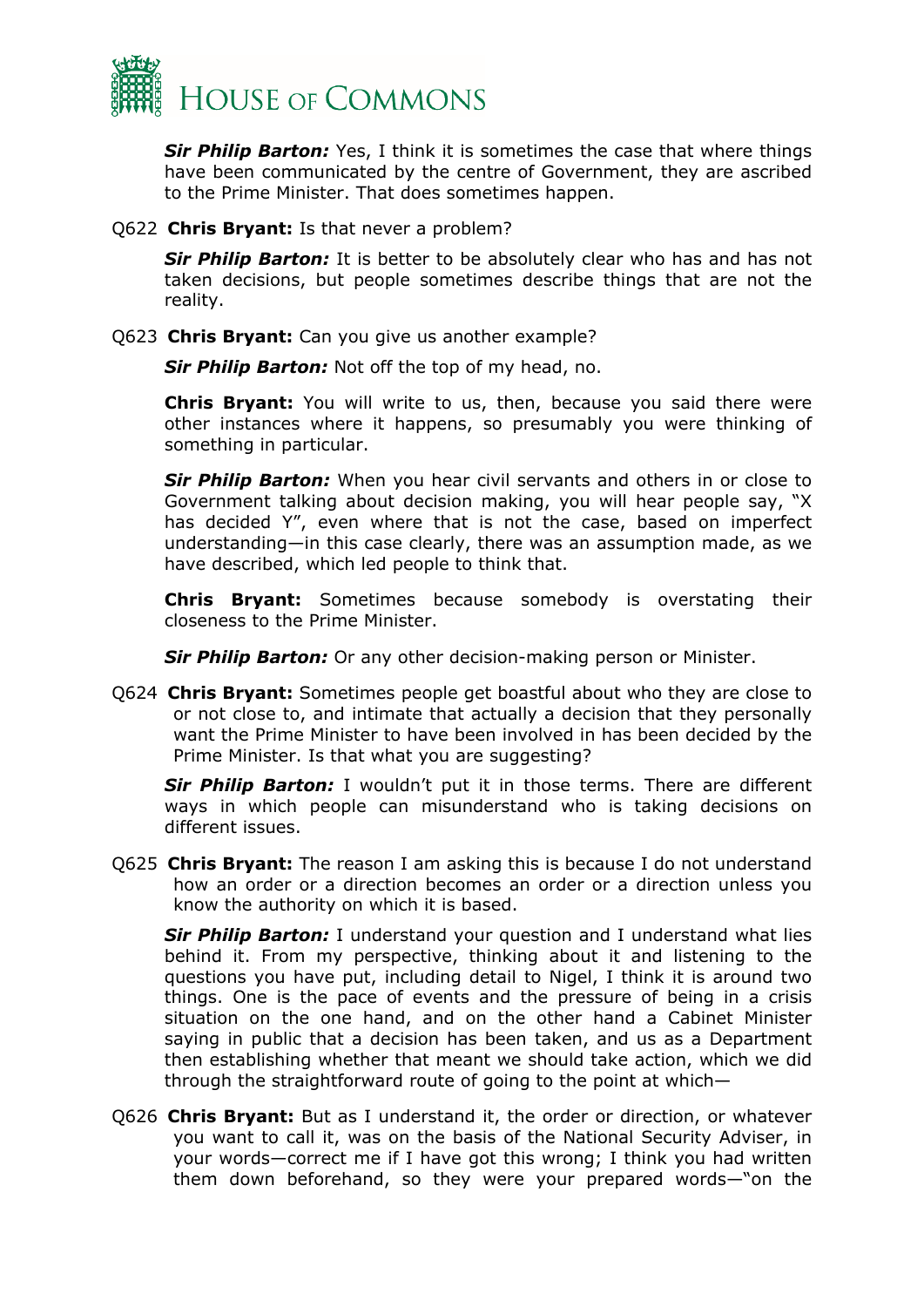

authority of someone in power". Those are literally the words you used. What on earth do you mean by that?

*Nigel Casey:* I don't think I said that; that's not written anywhere in front of me.

Q627 **Chris Bryant:** It is what you said.

*Nigel Casey:* Well, I would have to check the transcript; if I did say that, I will correct it. But the point I am making, Mr Bryant, is that when you get an instruction—when you have asked specifically for clarity in a formal setting, with lots of other Government Departments there, and you ask one of the most senior officials in Government for a clear direction, knowing that he is well aware of the wider context—it is a reasonable assumption that when he gives you a clear answer, it comes with the authority of someone who is in a position to make that decision.

Q628 **Chris Bryant:** Indeed. And you said earlier that what you needed was clarity—the most important thing was clarity. You wanted a yes or a no.

### *Nigel Casey:* Correct.

Q629 **Chris Bryant:** I fully understand that, but of course then you assess whether it is as clear as you would want it to be because it comes with the necessary authority.

*Nigel Casey:* It was very clear. Philip read out the actual email.

Q630 **Chris Bryant:** I know. Sorry, that's not the point I am making. Part of the element of clarity is whether it comes with the authority that is requisite for that level of decision.

*Nigel Casey:* It's the National Security Adviser, so I think it is reasonable for us to assume that he wouldn't say that to us without—

Q631 **Chris Bryant:** And you presumed that that was on the authority of someone in power. You see, what it feels like—

*Nigel Casey:* Empowered—e-m-p-o-w-e-r-e-d. As I explained to Mr McDonald, the way that the special cases, or the use of the LOTR provision to be more accurate, was set up was that Ministers asked us—it was specifically the Foreign Secretary, the Home Secretary and the Defence Secretary—to set up this system. We put together submissions with potential cohorts. They signed them off and they said, "Go ahead." PJHQ gave us quotas. On the basis of those quotas, we ran panels in the FCDO to prioritise. And in that system, Nowzad staff had not been prioritised—

Q632 **Chris Bryant:** I understand all of that; that's not the point I'm making. It's a slightly different one, which I am slightly bewildered you can't grasp. Maybe I'm just expressing it very badly. Let me try again. What it feels to me like, and I may be 180 degrees wrong, is that basically lots of people in the Foreign and Commonwealth Office thought at the time and still think now, including both of you, that a decision had actually been made by the Prime Minister, and that was conveyed through the National Security Adviser to the rest of you—*[Interruption.]* Just let me finish. And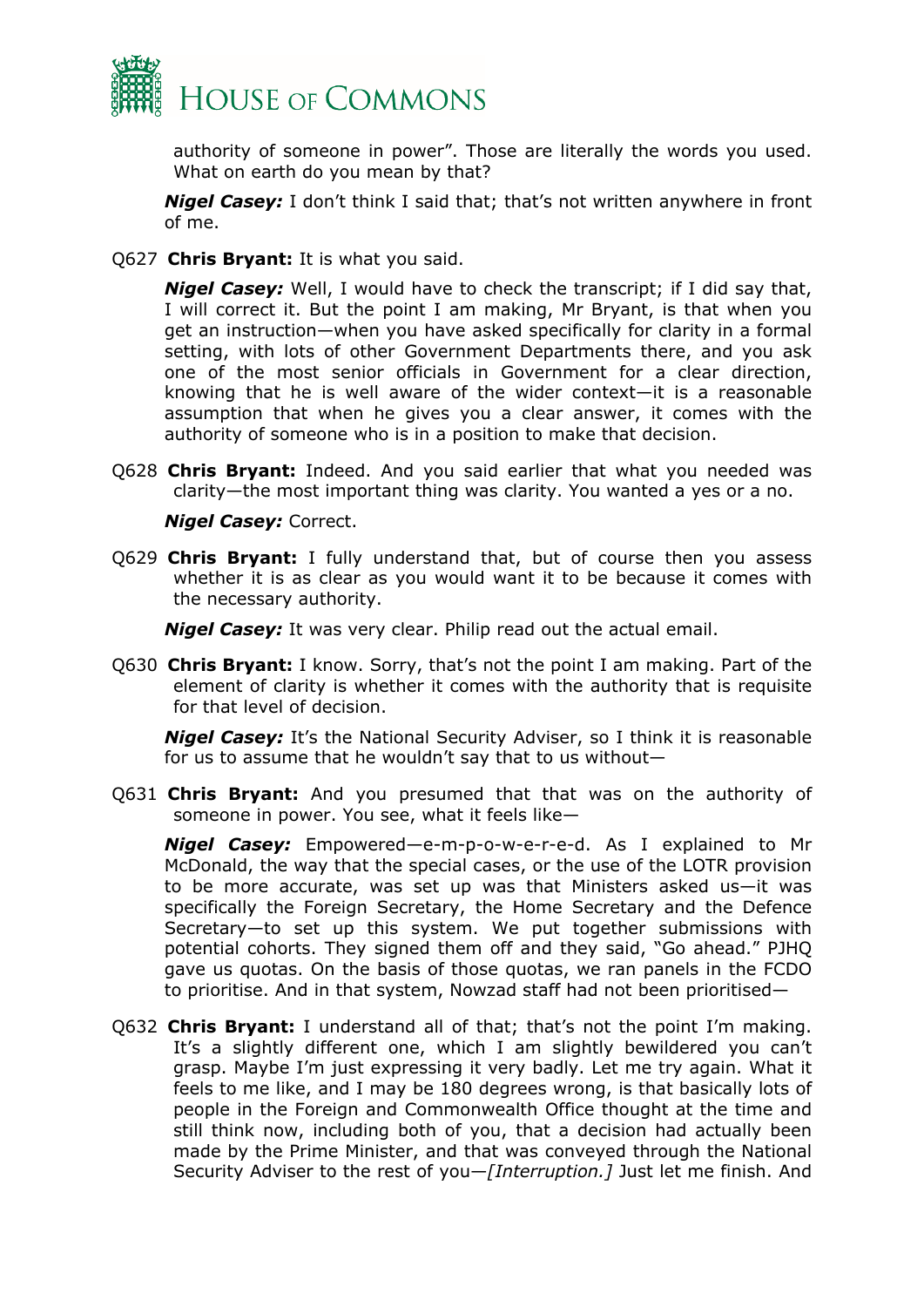

you don't really want to say that today, because if you are to say that, you are basically saying that the Prime Minister and the Defence Secretary are liars.

**Sir Philip Barton:** You are telling us what we think about the decision making. Just to be clear, it's not—

Q633 **Chris Bryant:** It's what you just said.

*Sir Philip Barton:* It's not. You said that I think that it was the Prime Minister who took the decision. I don't think that. I don't know.

Q634 **Chris Bryant:** I find it difficult to believe you.

*Nigel Casey:* We can only tell you what we know.

Q635 **Chair:** You just said you assumed it had come from somebody at the top of Government.

*Nigel Casey:* Someone empowered.

Q636 **Chair:** Empowered by whom?

*Nigel Casey:* As I said, at the beginning of this process, the three Ministers who were overseeing it were the Foreign Secretary, the Defence Secretary and the Home Secretary.

Q637 **Chris Bryant:** There we are. I don't buy any of it, I am afraid. I really don't.

*Sir Philip Barton:* We have tried our best, Chair, to set out our understanding from an FCDO perspective of what happened, to explain why Raphael Marshall and Josie Stewart—

Q638 **Chris Bryant:** I know, but you started off today by saying that the Committee had never been misled, and now you clearly admit that we have been misled, because you even told us so.

*Nigel Casey:* No, what we said is that we inadvertently misled you on one specific point in response to the letter you wrote on 15 December. We apologised immediately for that when we realised that mistake.

Q639 **Chris Bryant:** When others made you realise.

*Nigel Casey:* When we realised, we immediately apologised.

**Chris Bryant:** When others made you realise.

Q640 **Alicia Kearns:** I think you can see that we are finding it difficult to believe you, so there is clearly something in the manner of your preparation for this Committee where the tone you have decided to adopt is not one that leads us to believe you are being sincere or open with us.

I take you back to your quote earlier, which is, "If staff pursue a path of honesty and integrity, they will be supported." Clearly, Raphael Marshall does not believe that, because he has resigned. Josie Stewart is clearly trying to act in what she believes is the path of honesty and integrity, so is she going to be suspended?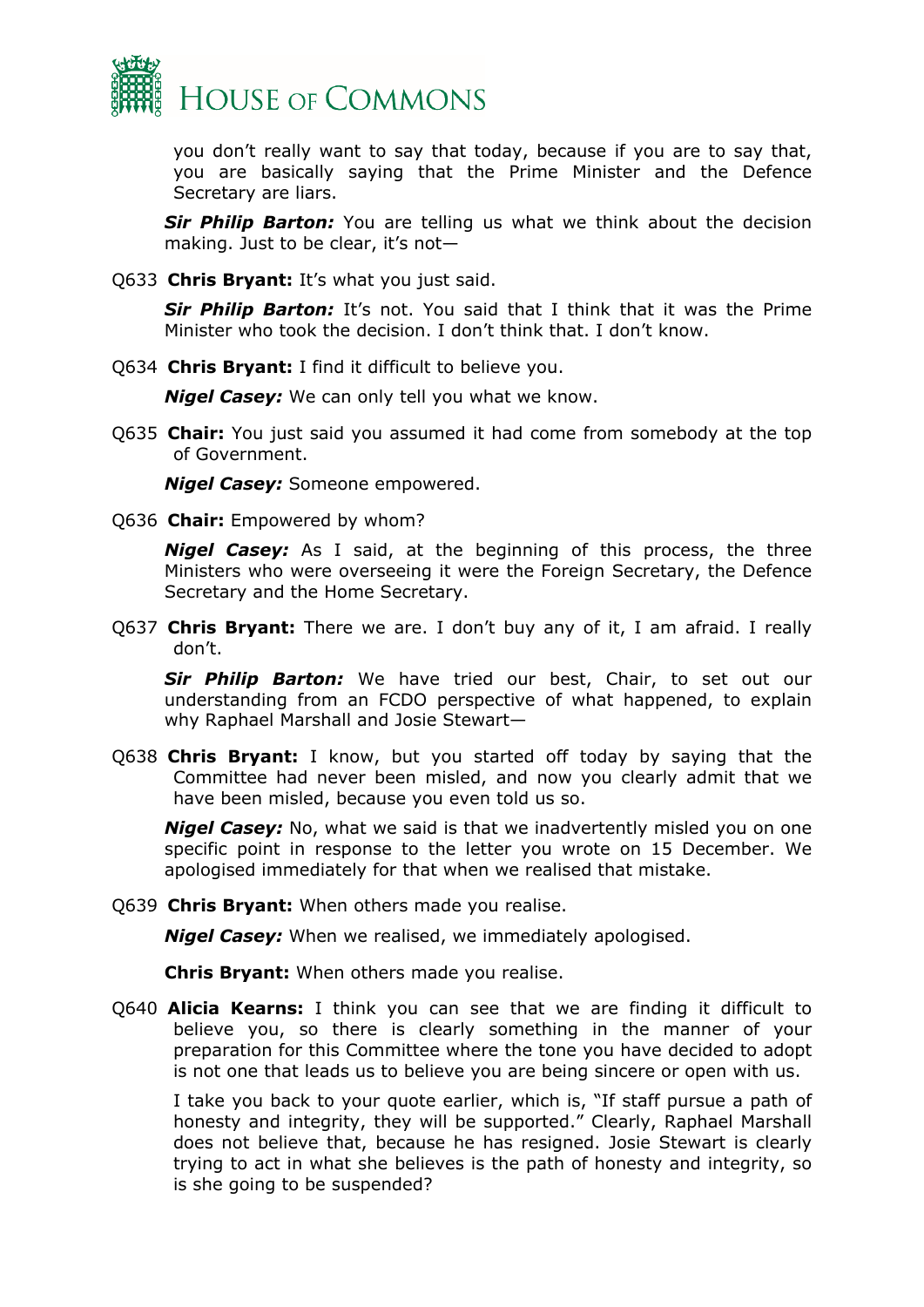

*Sir Philip Barton:* On Raphael's case—

Q641 **Alicia Kearns:** He has resigned. He has had to make that decision because he clearly felt that was not going to be the case. Has Josie been suspended?

*Sir Philip Barton:* I am not going to comment on an individual case—on Josie's matter. As I said earlier, it is a matter of regret that while Raphael came to me and I, as you know, appointed someone to look into what he had said around the civil service code, Josie did not feel able to do that, and I regret that.

Q642 **Alicia Kearns:** I take you back to your quote, which was, "If people believe they are following the path of honesty and integrity, they will be supported." Therefore, if Josie believes she was acting in the path of honesty and integrity, her career will not be destroyed by the Foreign Office, who will not get rid of her.

*Sir Philip Barton:* I am not going to comment on—

Q643 **Alicia Kearns:** Let's take the word "Josie" out of it. If a member of staff who whistleblows is following the path of honesty and integrity, will they be supported?

*Sir Philip Barton:* Whistleblowing is a formal term, and there are formal processes for whistleblowing. I am talking in the general now: if people act in a formal way using formal whistleblowing procedures, they will have the protections of those procedures.

Q644 **Alicia Kearns:** Fine. I look forward to seeing, therefore, that those who have followed the path of honesty and integrity, and believe they were, will be supported by the Foreign Office, not just outright fired in the next few months to come.

**Sir Philip Barton:** I am not going to comment on individual cases.

Q645 **Chair:** Do you believe that parliamentary scrutiny is part of the whistleblowing function?

*Sir Philip Barton:* It depends what you mean. Capital W whistleblowing, which is a formal process—no. Talking to parliamentary Committees, broadly defined—yes, within reason. There are actually rules around civil servants talking to parliamentary Committees; it normally requires the permission of Ministers. There are processes that officials have to go through before they talk to Select Committees, so, again, in a formal sense, I think the answer to your question, Chair, is no.

Q646 **Chris Bryant:** I am going to irritate you again, I am afraid. You wrote us an apology letter because something else had been found and you then apologised to us, and then subsequent to that, there have been further leaked emails. This is the difficulty that we have: normally, this is a single episode, not an iterative process. It is difficult to have confidence that the whole truth is out there.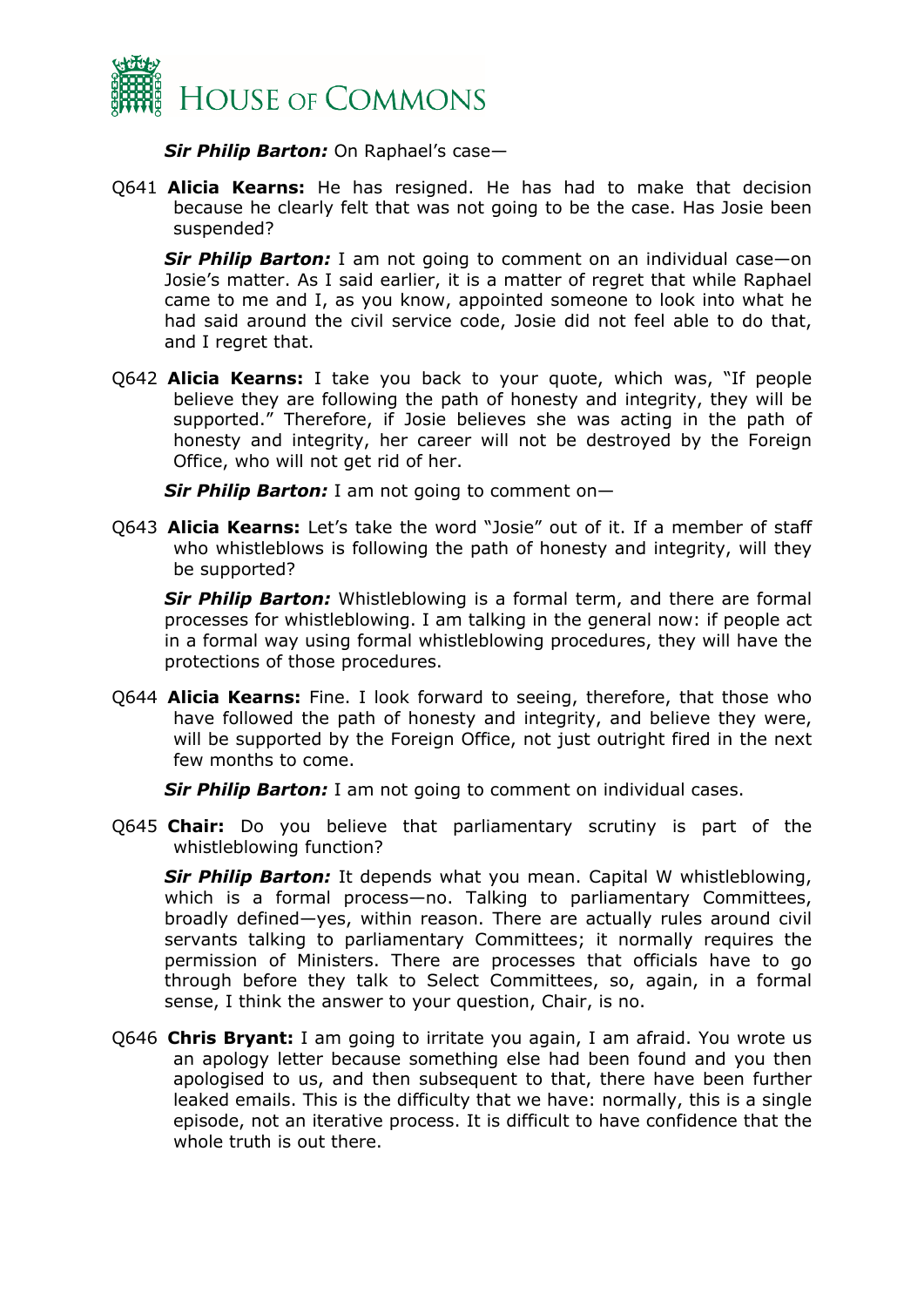

*Sir Philip Barton:* Honestly, I genuinely share your frustration. We wrote immediately—I am very happy to repeat it—to apologise as soon as we were aware. If we had internally become aware of the emailing and realised that we had misled you, we would also have apologised and been clear. We are doing our level best to come here today to carry on what we have tried to do all the way through, which is to give you an honest, open account of the Department's understanding of events around this.

Q647 **Chris Bryant:** It just feels like we ought to employ a mole in the Foreign Office. Whistleblowers and "Newsnight"—not you—have done all this work for us.

**Sir Philip Barton:** At every stage, we have tried to answer your questions openly and honestly—

**Chris Bryant:** But have not done the research beforehand.

*Sir Philip Barton:* —and where we found that that was not the case, we immediately corrected it. Nigel has set out the explanation that lay behind the answer. At no point have we deliberately set out to mislead you.

*Nigel Casey:* For wider context, this is one issue that your Committee has looked at in the course of a wide-ranging inquiry. You had the former Foreign Secretary giving oral evidence in September; we gave two hoursworth of oral evidence in December; and Lord Ahmad gave oral evidence, although it was truncated. In between, I have lost count of the number of letters we have written, all with multiple detailed questions in them. If you look at the transcript of our session in December—I was re-reading it before I came in—it is pretty exhaustive. We answered your questions in detail, at length, to the best of our knowledge at the time.

I think it is unfair to say that we have not engaged fully with this inquiry. There is one specific issue here. We have explained why it has taken longer for us to get to the bottom of this, and that is a shared frustration. I am sorry, again, that we could not get to the bottom of it further—it would have saved us a lot of bother—but we are where we are, and we have told you everything we can at this point.

Q648 **Liam Byrne:** Just to round out our panorama, when you first came to see us, you said that FCDO staff attributed the decision to the Prime Minister. Were you aware of that or not?

*Sir Philip Barton:* Are you addressing that to me or to Nigel?

**Liam Byrne:** To Nigel.

*Nigel Casey:* Can you remind me of that?

**Liam Byrne:** When you first came to see us with the permanent undersecretary, were you aware that FCDO staff attributed the decision on Nowzad to the Prime Minister?

*Nigel Casey:* I was not aware of the emailing, which you had asked me about, and the letter which Philip sent in January reflected that belief. I